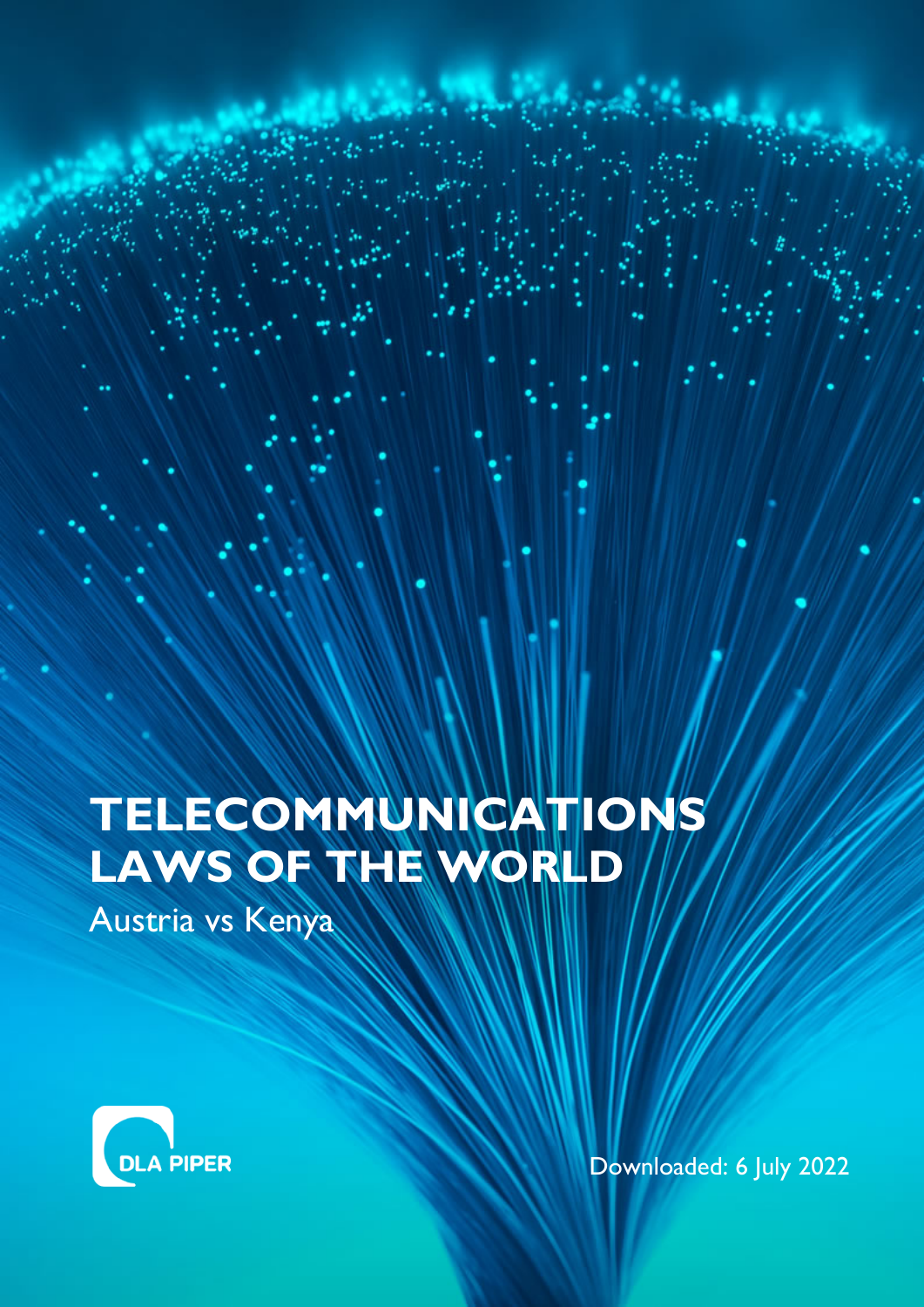# **AUSTRIA**



*Last modified 2 December 2019*

### **OVERVIEW OF LEGAL LANDSCAPE**

In Austria, the field of telecommunications is strongly influenced by European requirements. The European legal framework was implemented through the Telecommunications Act (*Telekommunikationsgesetz -* TKG 2003). With this Act, regulation has developed from sector-specific regulation towards a more general competition law approach. In the TKG 2003, the regulatory authorities have been assigned new tasks, such as, for example, a number of authorisations to issue ordinances. Regulation and monitoring of the Austrian telecommunications market is undertaken by the Telekom-Control-Commission (TKK) and the Regulatory Authority for Broadcasting and Telecommunications (RTR).

The purpose of the TKG 2003 is to promote competition in the field of electronic communications in order to provide reliable, low-cost, high-quality and innovative communications services.

The key features of the TKG 2003 are:

- According to the principle of general authorisation any person is entitled to provide communications networks and services. The intended provision, its modifications and its termination have to be notified to the regulatory authority.
- Due to universal service obligations, a minimum set of public services has to be provided to all users at an affordable price regardless of their place of residence or work.
- The regulatory authority is obligated to enforce all the objectives of the TKG 2003 as they are laid out in Article 1 TKG 2003, especially in respect of the regulation of competition.
- The Federal Minister of Transport, Innovation and Technology administers the frequency spectrum as well as the Austrian rights of use and orbital positions of satellites. He is obligated to take

## **KENYA**



*Last modified 29 October 2019*

### **OVERVIEW OF LEGAL LANDSCAPE**

All telecommunication service providers are required to obtain a licence from the Communications Authority of Kenya (CA).

The roles and responsibilities of the CA are codified in the Kenya Information and Communications Act (CAP 411A, Laws of Kenya) ("KICA") together with various regulations and Policy Statements that are issued by the CA from time to time. The CA regulates the information and communication sector which broadly includes broadcasting, cyber security, electronic commerce, multimedia, telecommunications, courier, and postal services.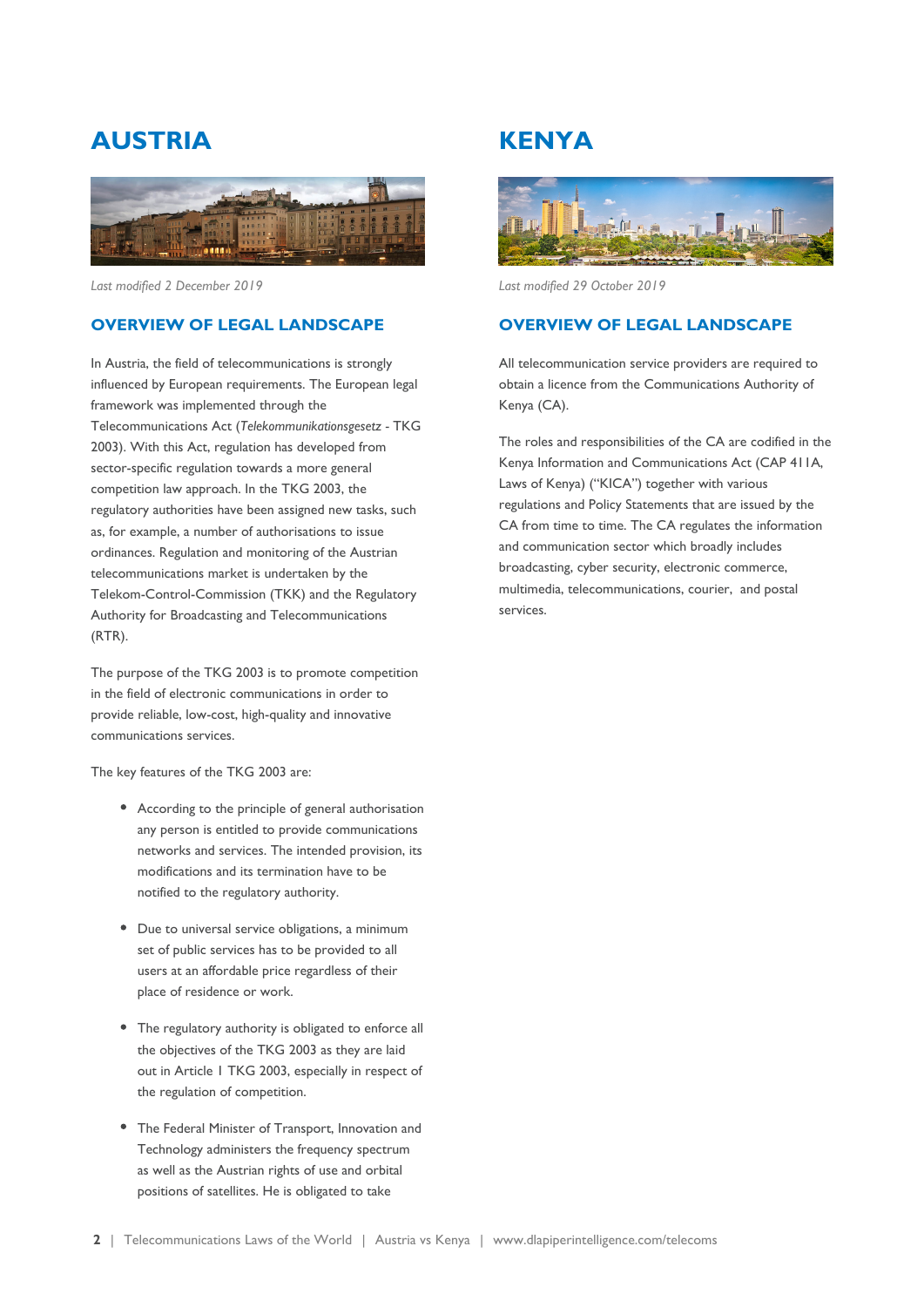appropriate measures to ensure efficient and interference-free use.

The regulatory authority is responsible for providing efficient structuring and administration of the communications parameters in their entirety.

### **KEY TELECOMMUNICATIONS LAWS, REGULATIONS AND POLICIES**

All laws and ordinances mentioned below can be found [here](https://www.rtr.at/de/tk/Recht).

- Telecommunications Act 2003
- E-Commerce Act (*E-Commerce-Gesetz* ECG)
- The Act on Radio and Telephone Systems and Telecom Terminal Equipment (*Bundesgesetz über Funkanlagen und Telekommunikationsendeinrichtungen* - [FTEG\)](https://www.rtr.at/de/tk/WeitereGesetze/2546_FTEG_BGBl_I_Nr_134_2001.pdf)
- KommAustria Act (*KommAustria-Gesetz* KOG)
- Telephone Rates Act (*Fernmeldegebührengesetz*)
- Digital Signature Act (*Signaturgesetz* SigG)
- Data Protection Act 2000 (*Datenschutzgesetz* DSG)
- Competition Act (*Bundesgesetz gegen den unlauteren Wettbewerb* - UWG)
- Law on Alternative Dispute Resolution in Consumer Affairs (*Bundesgesetz, mit dem ein [Bundesgesetz über alternative Streitbeilegung in](https://www.rtr.at/de/tk/WeitereGesetze/AStG_BGBl_2015_I_105.pdf) [Verbraucherangelegenheiten](https://www.rtr.at/de/tk/WeitereGesetze/AStG_BGBl_2015_I_105.pdf) erlassen wird*)

#### **Ordinances of RTR-GmbH:**

- Ordinance on Notification on Data to the Central Information Point for Infrastructure Data (*ZIS Einmeldung von Daten an die Zentrale Informationsstelle für Infrastrukturdaten* - [ZIS-EinmeldeV](https://www.rtr.at/de/tk/ZIS_EinmeldeV))
- The Communication Parameters, Fees and Value-Added Services Ordinance ( *Kommunikationsparameter-, Entgelt- und Mehrwertdiensteverordnung* - [KEM-V\)](https://www.rtr.at/en/tk/KEMV)
- Itemised Billing Ordinance ( *Einzelentgeltnachweisverordnung* - [EEN-V\)](https://www.rtr.at/de/tk/Entgelte)

### **KEY TELECOMMUNICATIONS LAWS, REGULATIONS AND POLICIES**

The primary legislation governing the telecommunications sector in Kenya is the KICA. The KICA came into force on 1 October, 1998 and has undergone numerous amendments.

The CA, facilitates the development of the information and communications sector (including broadcasting, multimedia, telecommunications and postal services) and e-commerce.

In addition, there are currently about 20 pieces of subsidiary legislation that have been enacted under the KICA since 2003. These include:

### **The Kenya Information and Communications (Dispute Resolution) Regulations, 2010**

These Regulations empower the CA to determine any dispute arising between licensees, a consumer and a licensee, or where one or both parties is aggrieved by the conduct of the other and the parties have failed to reach an amicable resolution after due effort has been made.

#### **The Kenya Information and Communications (Tariff) Regulations, 2010**

These Regulations provide a framework for the determination of tariffs and tariff structures by:

- 1. ensuring that licensees maintain financial integrity and attract capital;
- 2. protecting the interests of investors, consumers and other stakeholders
- 3. providing market incentives for licensees to operate efficiently; and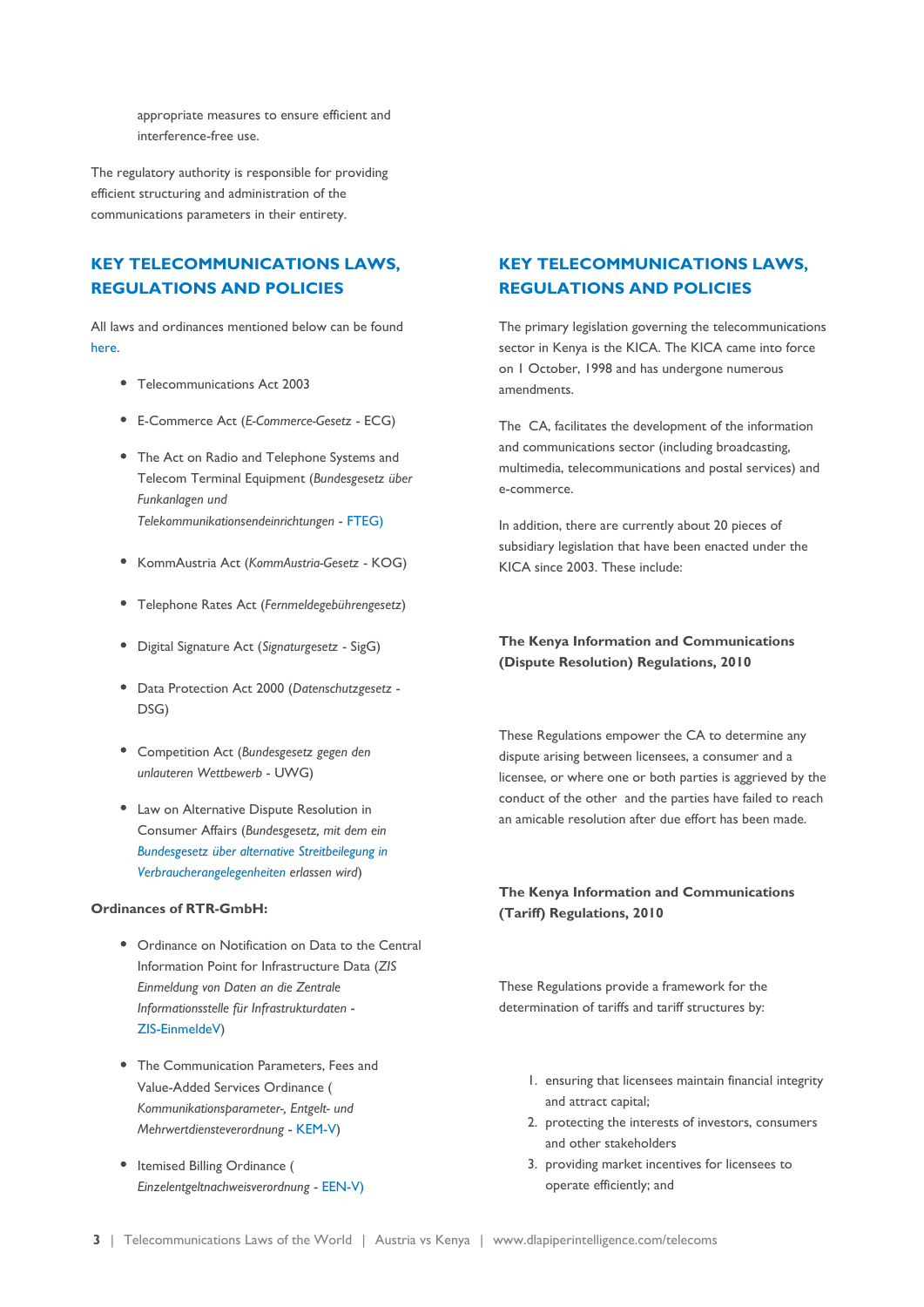- Ordinance on Communications Parameter ( *[Kommunikationsparameter](https://www.rtr.at/de/tk/Kommunikationsparameter)*)
- Cost Control Ordinance ( *[Kostenbeschränkungsverordnung](https://www.rtr.at/de/tk/KostbeV)*)
- Information Requirement Ordinance ( *Mitteilungsverordnung* - [MitV](https://www.rtr.at/de/tk/MitV_2))
- Number Porting Ordinance 2012 ( *Nummernübertragungsverordnung 2012* - [NÜV 2012](https://www.rtr.at/de/tk/NUEV2012_2) )
- Telecommunications Markets Ordinance ( *Telekomunikationsmärkteverordung* - [TKMVO\)](https://www.rtr.at/en/tk/Maerkteverordnungen)
- Telecommunications Reference Rate Ordinance ( *Telekom-Richtsatzverordnung* - [TRV\)](https://www.rtr.at/de/tk/Richtsatz_VO)

### **Ordinances of the Austrian Ministry of Transport, Innovation and Technology, the Austrian Ministry of Science, Research and Economy:**

- Ordinance on use of frequencies ( *Frequenznutzungsverordnung 2013* - [FNV 2013](https://www.ris.bka.gv.at/GeltendeFassung.wxe?Abfrage=Bundesnormen&Gesetzesnummer=20008807&FassungVom=2014-11-10))
- Ordinances on Radio and Telephone Systems and Telecom Terminal Equipment ( *Betriebsfunkverordnung* - [BFV,](https://www.ris.bka.gv.at/GeltendeFassung.wxe?Abfrage=Bundesnormen&Gesetzesnummer=20007644) *[Erteilung genereller](https://www.ris.bka.gv.at/GeltendeFassung.wxe?Abfrage=Bundesnormen&Gesetzesnummer=20008809&FassungVom=2014-11-10) [Bewilligungen,](https://www.ris.bka.gv.at/GeltendeFassung.wxe?Abfrage=Bundesnormen&Gesetzesnummer=20008809&FassungVom=2014-11-10) Funkanlagen und Endgeräte - Kennzeichnungsverordnung* – [FEKV](https://www.ris.bka.gv.at/GeltendeFassung.wxe?Abfrage=Bundesnormen&Gesetzesnummer=10012780), *Funkanlagen und Endgeräte - Verordnung* – [FEV,](https://www.ris.bka.gv.at/GeltendeFassung.wxe?Abfrage=Bundesnormen&Gesetzesnummer=10012780) *[Funkempfangsanlagenverordnung](https://www.ris.bka.gv.at/GeltendeFassung.wxe?Abfrage=Bundesnormen&Gesetzesnummer=10012591)*)
- Telecommunications Fee Ordinance ( *Telekommunikationsgebührenverordnung* - [TKGV\)](http://www.ris.bka.gv.at/GeltendeFassung.wxe?Abfrage=Bundesnormen&Gesetzesnummer=10012777)
- Ordinance on Statistical Enquiries ( *Kommunikations-Erhebungs-Verordnung* - [KEV\)](https://www.rtr.at/de/tk/KEV)
- Universal Services Ordinance ( *Universaldienstverordnung* – UDV)
- Ordinance on Surveillance of Telecommunications (*Überwachungsverordnung*– ÜVO)
- [Identification Ordinance \(](https://www.ris.bka.gv.at/Dokumente/BgblAuth/BGBLA_2019_II_7/BGBLA_2019_II_7.html)*Identifikationsverordnung - [IVO\)](https://www.ris.bka.gv.at/Dokumente/BgblAuth/BGBLA_2019_II_7/BGBLA_2019_II_7.html)*

4. promoting fair competition.

**The Kenya Information and Communications (Compliance, Monitoring, Inspections and Enforcement) Regulations, 2010**

These regulate the procedures for the enforcement and monitoring of compliance with regulations on radio communication, broadcasting, postal and courier services and telecommunication services.

### **The Kenya Information and Communications (Fair Competition and Equality of Treatment) Regulations, 2010**

The main purpose of these Regulations is to provide a regulatory framework to promote fair competition and equal treatment in the communications sector and to protect against the abuse of market power or other anti-competitive practices within the communications sector. They also seek to:

- 1. Provide for the standards and procedures to be applied by the CA in determining whether particular conduct is anti-competitive.
- 2. Clarify the agreements, conduct or practices that the CA considers to be anti-competitive, and prohibited under the KICA.
- 3. Provide for the standards and processes that the CA shall apply when determining whether a telecommunication service provider is dominant in a given market.

**The Kenya Information and Communications (Interconnection and Provision of Fixed Links, Access and Facilities) Regulations, 2010**

These Regulations apply to all interconnect licensees and interconnecting licensees, including the form and content of interconnection agreements, access and facilities. This is discussed in more detail in Interconnection and Roaming.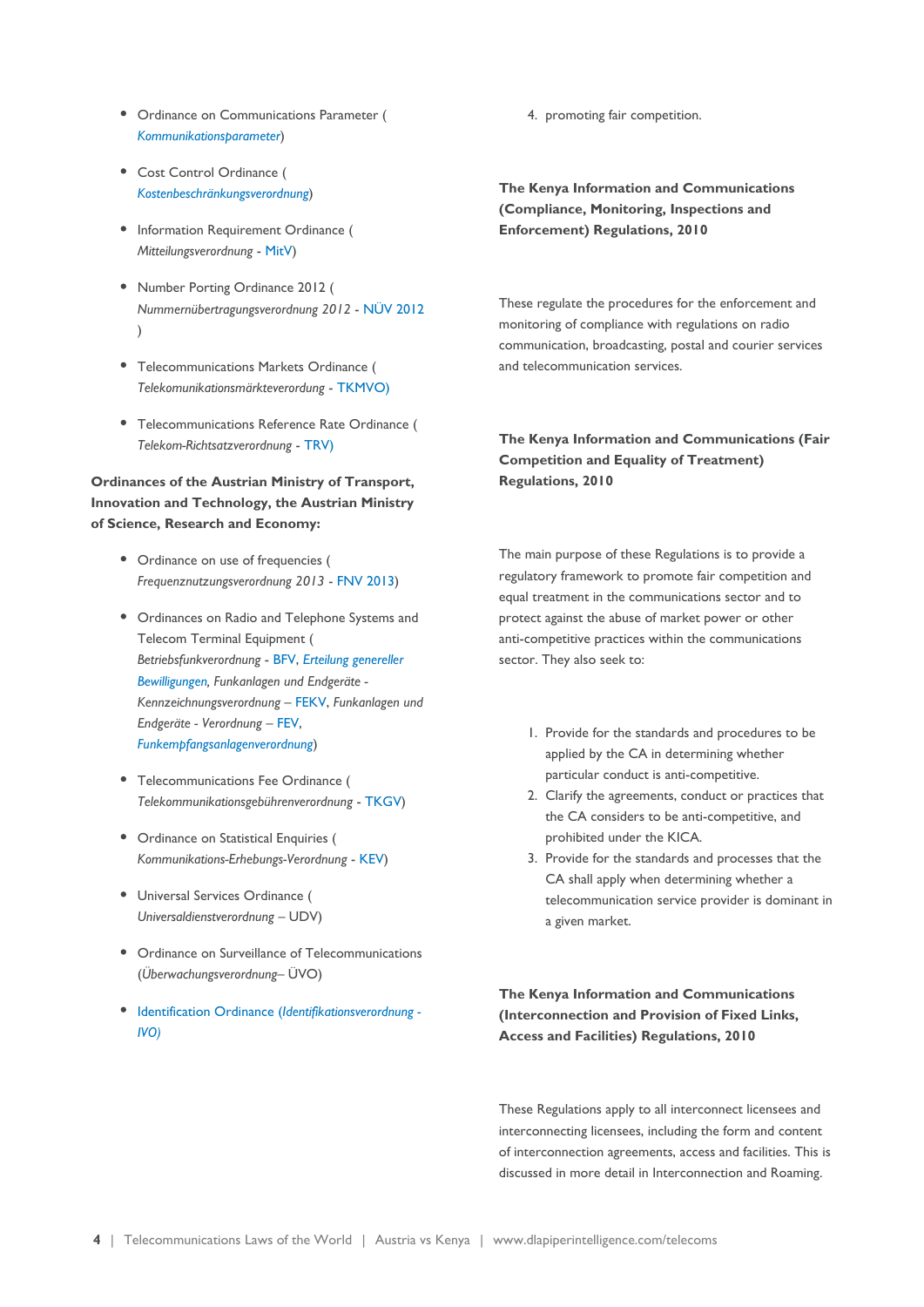#### **The Kenya Information and Communications (Consumer Protection) Regulations, 2010**

These Regulations set out the rights and obligations that consumers are entitled to, as well as the safeguards that the licensed telecommunication service providers should put in place in order to protect consumer rights.

**The Kenya Information and Communications (Importation, Type Approval and Distribution of Communications Equipment) Regulations, 2010**

These Regulations set out the procedures for the application and approval of equipment.

### **The Kenya Information and Communications (Universal Access and Service) Regulations, 2010**

These Regulations provide a regulatory framework for the design and implementation of universal access and service provision, as well as a framework for the administration of the Universal Service Fund in Kenya.

**The Kenya Information and Communications (Licensing and Quality of Service) Regulations,** 2010

These Regulations enumerate the licensing and the quality of services by communication service providers.

### **The Kenya Information and Communications (Electronic Certification and Domain Name administration) Regulations, 2010**

These regulate the licensing of electronic certification services and set out the responsibilities of certified service providers.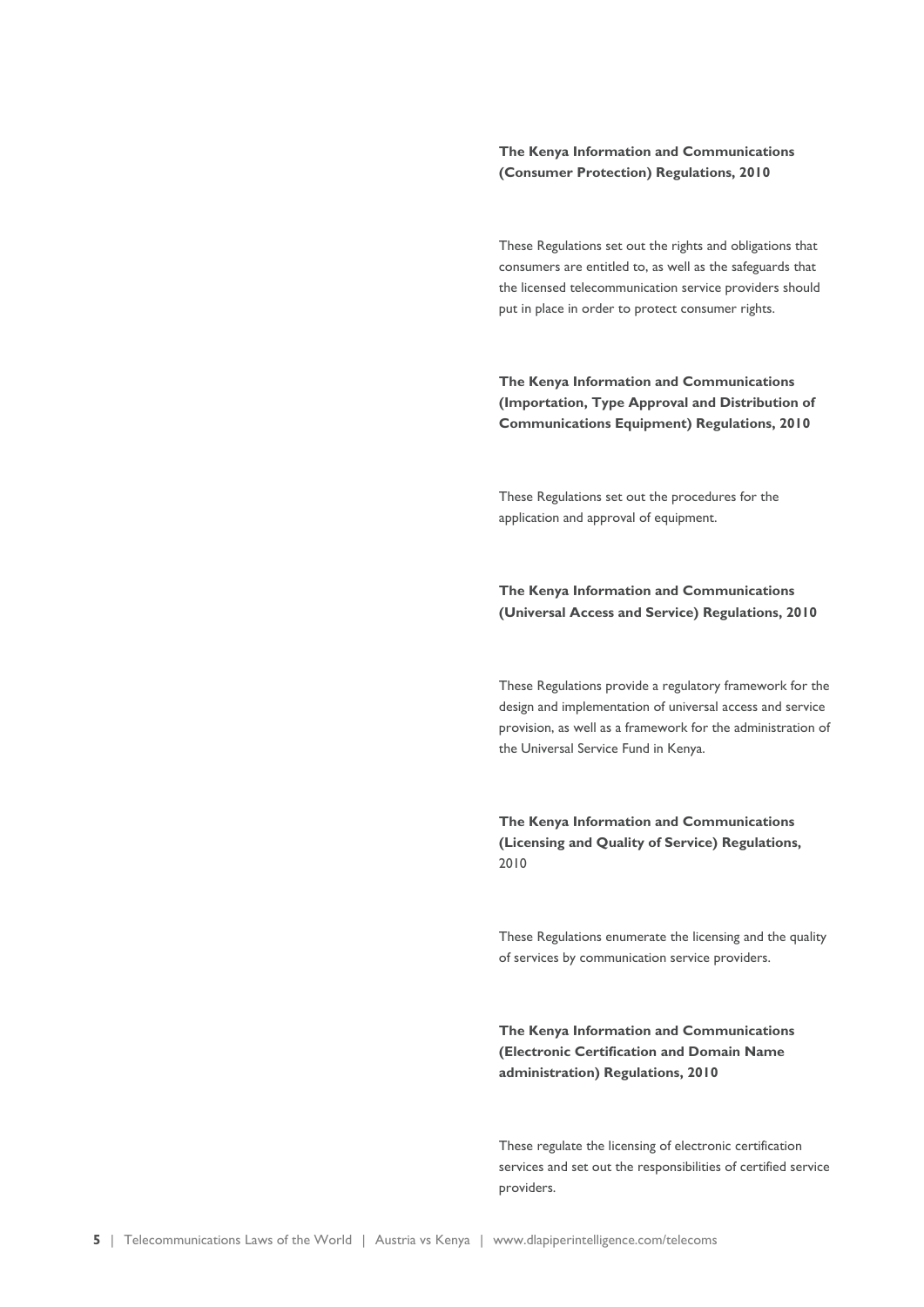#### **The Kenya Information and Communications (Numbering) Regulations, 2010**

The object and purpose of these Regulations is to provide a regulatory framework for the control, planning, administration and management of the numbering and addressing of network services, national plan and applications services.

#### **The Kenya Information and Communications (Registration of SIM-Cards) Regulations, 2015**

These regulations are made pursuant to Section 27D of the KICA. These new regulations revoked the Kenya Information and Communications (Registration of Subscribers of Telecommunications Services) Regulations, 2012. The object of these Regulations is to provide a process for the registration of existing and new subscribers of telecommunication services provided by telecommunication licensees in Kenya.

#### **The Kenya Information and Communications (Postal and Courier Services) Regulations, 2010**

These regulations provide for a regulatory framework for the licensing of postal services providers and to set out their responsibilities.

### **The Kenya Information and Communications (Broadcasting) Regulations, 2009**

These regulations provide a framework for broadcasting services in Kenya.

**The Kenya Information and Communications (Radio Communications and Frequency Spectrum) Regulations, 2010**

The purpose of these Regulations is to:-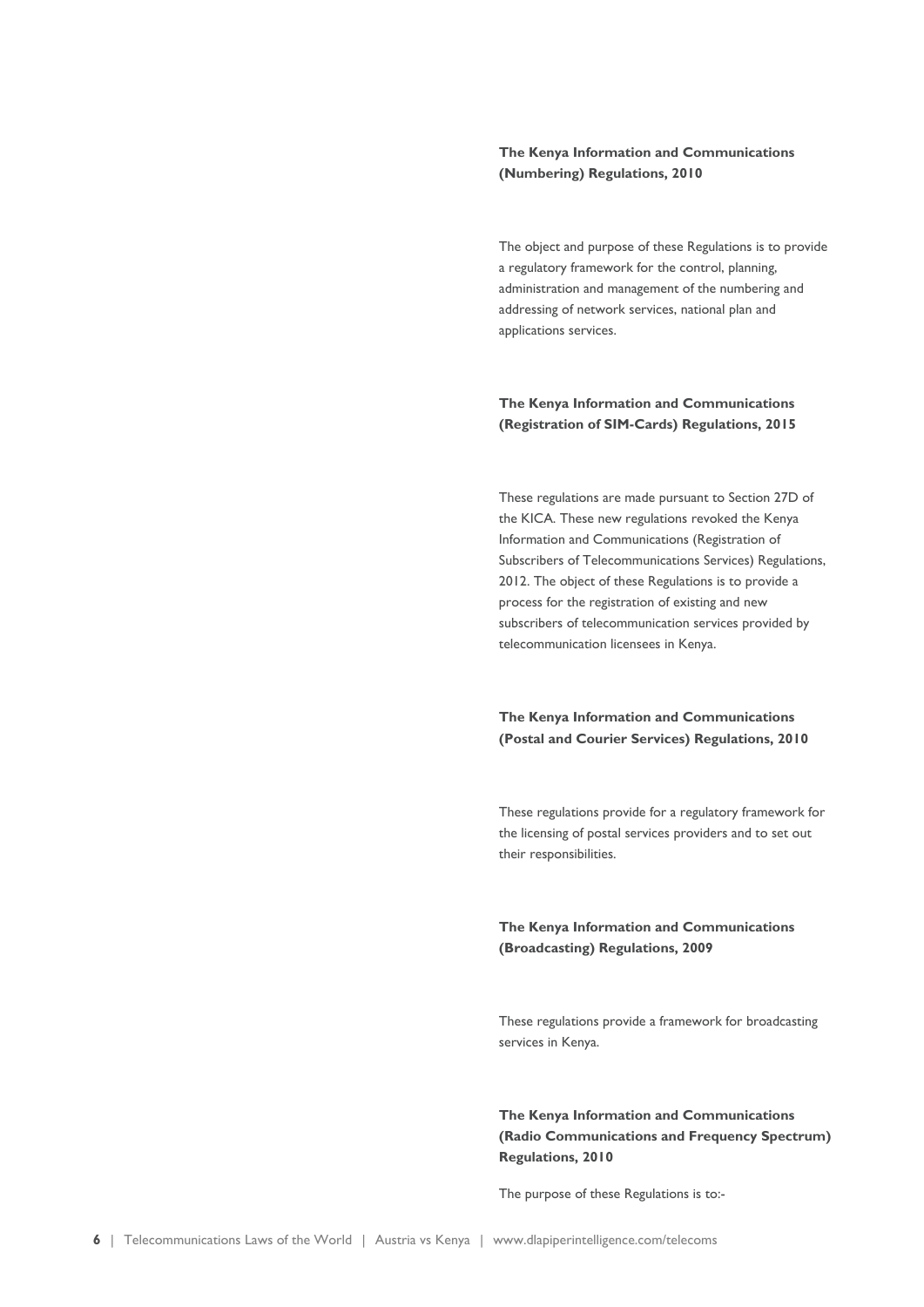- 1. promote and support the orderly development and efficient operation of radio communication systems and services to meet the country's socio-economic, security and cultural needs;
- 2. ensure proper planning, utilization and management of the spectrum resource in accordance with the KICA, Government of Kenya Policy objectives, and international agreements;
- 3. promote the efficient use of frequency spectrum resource through the adoption of latest technical advances and efficient spectrum allocation and management technology based on operational requirements and technical viability; and
- 4. ensure the equitable and fair allocation and assignment of spectrum to benefit the maximum number of users.

#### **The Kenya Information and Communications (Universal Access and Service) Regulations, 2010**

These Regulations provide a framework for the design and implementation of universal access and service provision and for the administration of the Universal Service Fund in Kenya.

Policy guidelines are issued from time to time under the prerogative of the Cabinet Secretary who is currently responsible for Information Communication and Technology.

In March 2006, the Government released the Information and Communications Technology Sector Policy Guidelines (the 'ICT Policy'). This ICT Policy is based on internationally accepted standards and best practices, particularly the Common Market for Eastern and Southern Africa (COMESA) Model adopted by the COMESA Council of Ministers in March 2003. It seeks to facilitate sustained economic growth and poverty reduction, promote social justice and equity, mainstream gender in national development, empower the youth and disadvantaged groups, stimulate investment and innovation in ICT and achieve universal access. It has specific policy objectives on information technology, broadcasting, telecommunications, postal services, radio frequency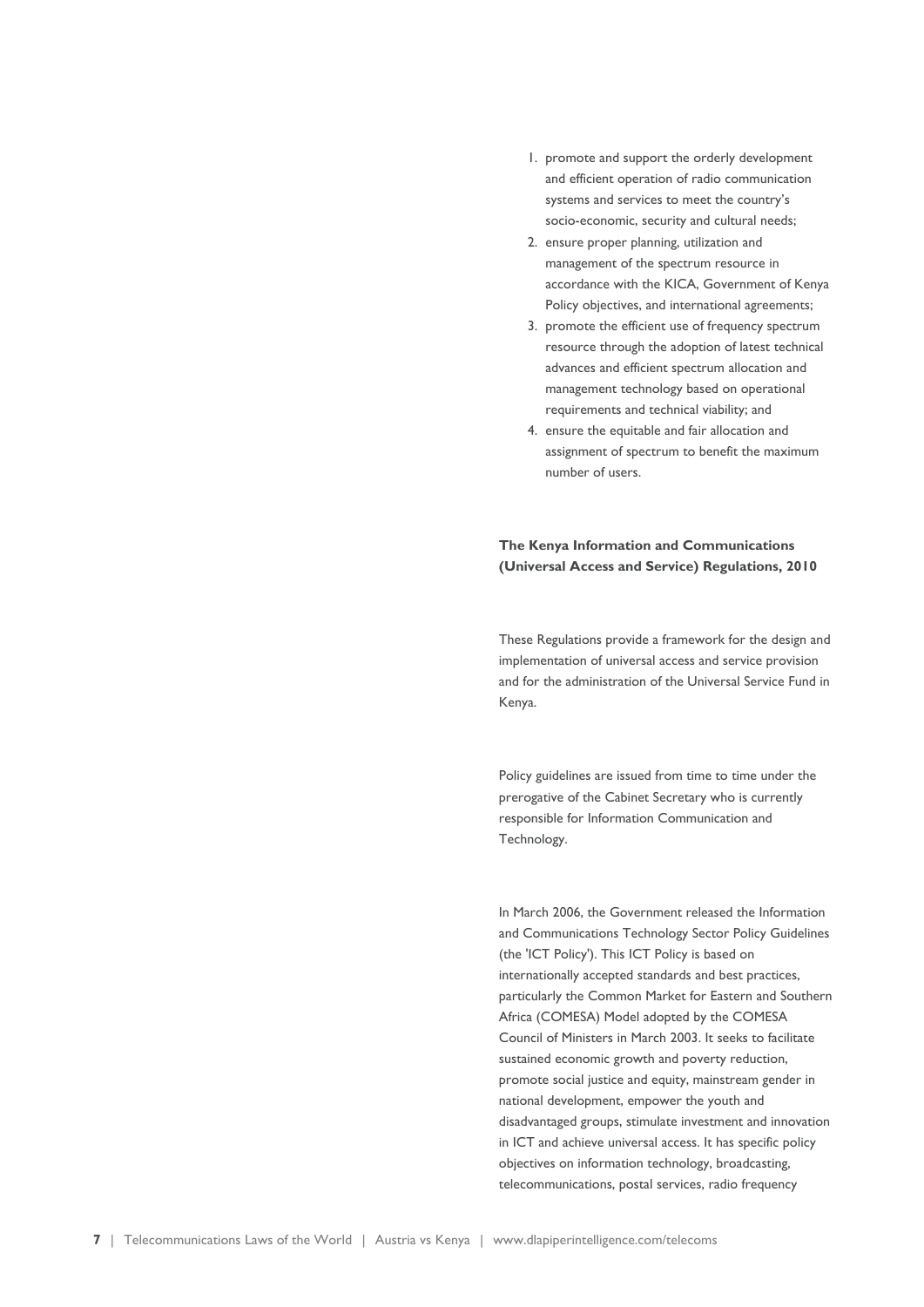spectrum, universal access and institutional framework for policy implementation.

The 2006 ICT Policy was reviewed in June 2016 to align it with the New Constitutional dispensation in Kenya and Vision 2030.

The CA, where necessary, also issues guidelines for the ICT sector on the implementation of specific regulatory issues. The guidelines are usually issued after extensive deliberations with all industry players and other parties that have a stake in the issue in question. These guidelines include:

#### **Guidelines for Supply, Installation and Maintenance of Internal Communication Infrastructure, 2012**

The scope of these guidelines is that in a liberalised ICT environment, the CA expects fair competition to prevail among all network operators, vendors and contractors in the manufacturing, marketing, supply, installation and maintenance of telecommunications wiring, terminal equipment and accessories.

**Guidelines for the Implementation and Provision of Voice over Internet Protocol (VoIP) Services**

These guidelines define VoIP and provide for the technical implementation of VoIP and the obligations to infrastructure and application service providers.

### **Procedures and Guidelines for the Provision of Mobile Number Probability Services in Kenya**

These procedures and guidelines were issued pursuant to, and form part of the Operator Licence Condition on 'Numbering and Number Portability'. They relate to those aspects of the Mobile Number Portability ordering process that:

Involve exchanges between the operators via the Central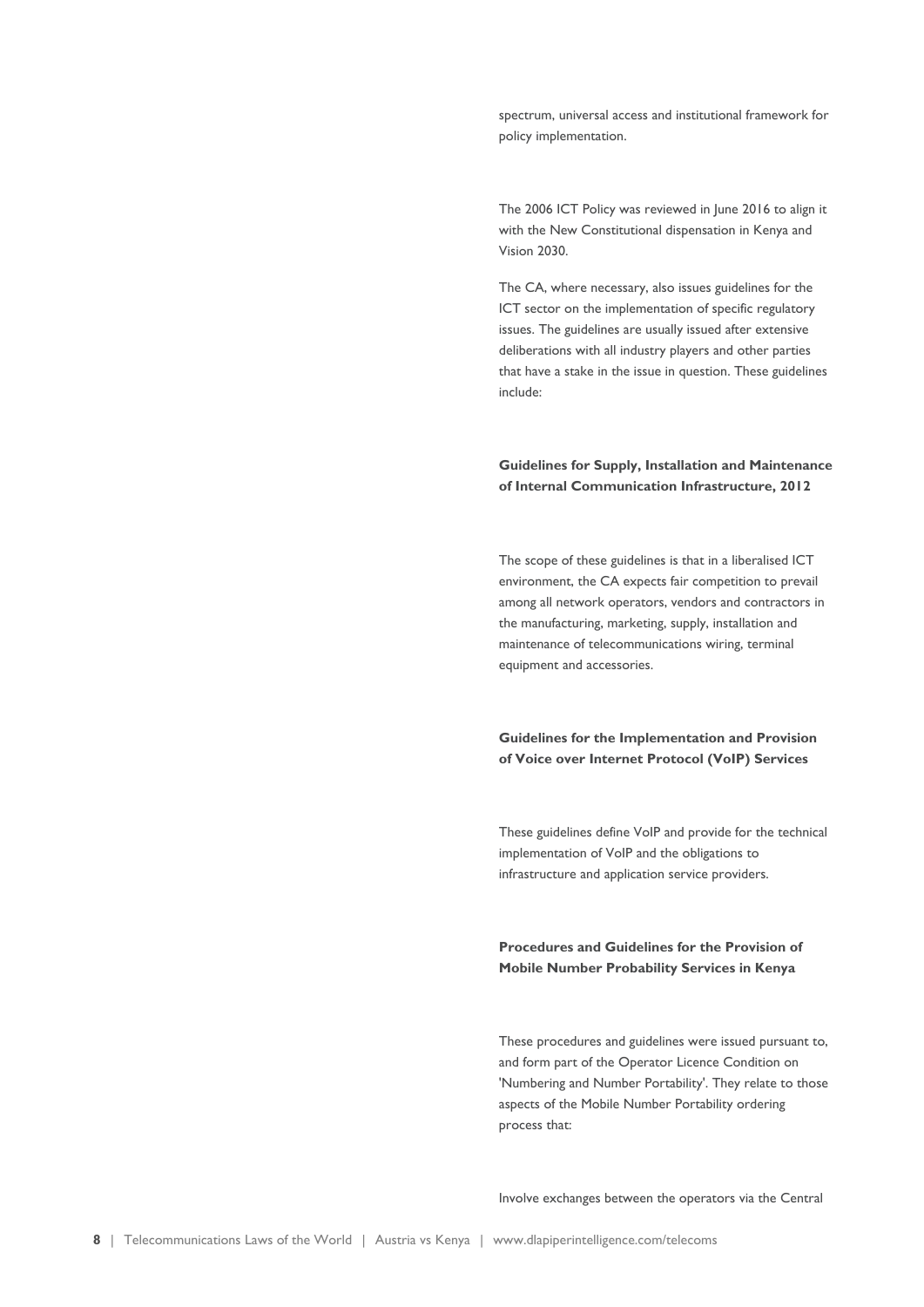#### Reference Database.

Involve actions by one operator that have to be relied upon by another operator including but not limited to subscriber order validation process.

Lastly, the Code of Practice is a form of industry self-regulation (encouraging industry self-regulation). The CA has, in collaboration with stakeholders, developed a code of practice for the deployment of communications infrastructure, and is in the process of developing mechanisms for enforcing it.

### **Code of Practice for the Deployment of Communications Infrastructure in Kenya**

The purpose of this Code is to deal with communication infrastructure and equipment with a particular emphasis on:

- Ensuring that in considering requests for various authorisations that are required for the installation of communication equipment, the various regulators and operators adopt a consistent approach;
- Setting up a framework to address legislative gaps that may exist in the applicable laws until they are otherwise addressed through appropriate review(s);
- Assuring the public that all precautions have been taken to ensure that operators and their agents and the health and safety of the public, operators and their agents are safeguarded with regard to communications installations;
- Spelling out the principles that will guide operators in the rollout of infrastructure;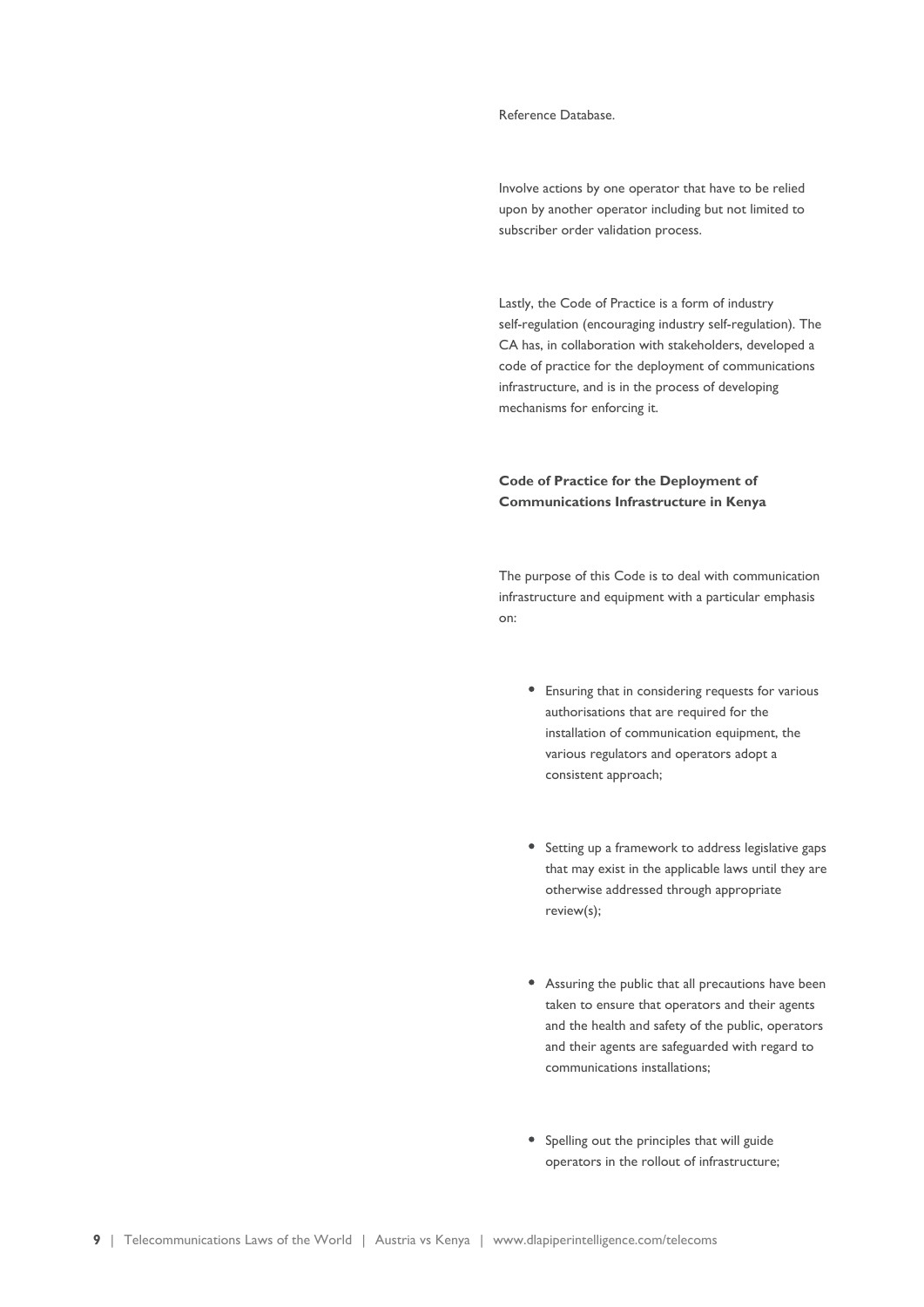- Addressing areas of concern to all regulators, operators and the general public;
- Assisting operators and other stakeholders to comply with the legal requirements governing the deployment of communications infrastructure;
- Setting out the minimum procedural requirements to be followed by operators in the rollout of their communications infrastructure;
- Spelling out the enforcement mechanism where there is non-compliance by an operator;
- Promoting good industry practices in the communications sector;
- Addressing reasonable consumer concerns and to build/win consumer confidence that the operators are sensitive to, as well as committing to address concerns that the consumers may have regarding the rollout of infrastructure.

#### **National Cyber Security Management Framework**

KICA mandates CA to develop a national cyber security management framework. In light of this, the government established the National Kenya Computer Incident Response Team – Coordination Centre (KE-CIRT/CC), which is responsible for the national coordination of cyber security as Kenya's national point of contact on cyber security matters.

KE-CIRT/CC acts as an interface between local and international ICT services providers whose platforms are used to perpetrate cybercrimes, and the Judicial Law and Order Sector which investigates and prosecutes cybercrimes.

The functions of KE-CIRT/CC include:

- implementation of national cyber security policies, laws and regulations;
- cyber security awareness and capacity building;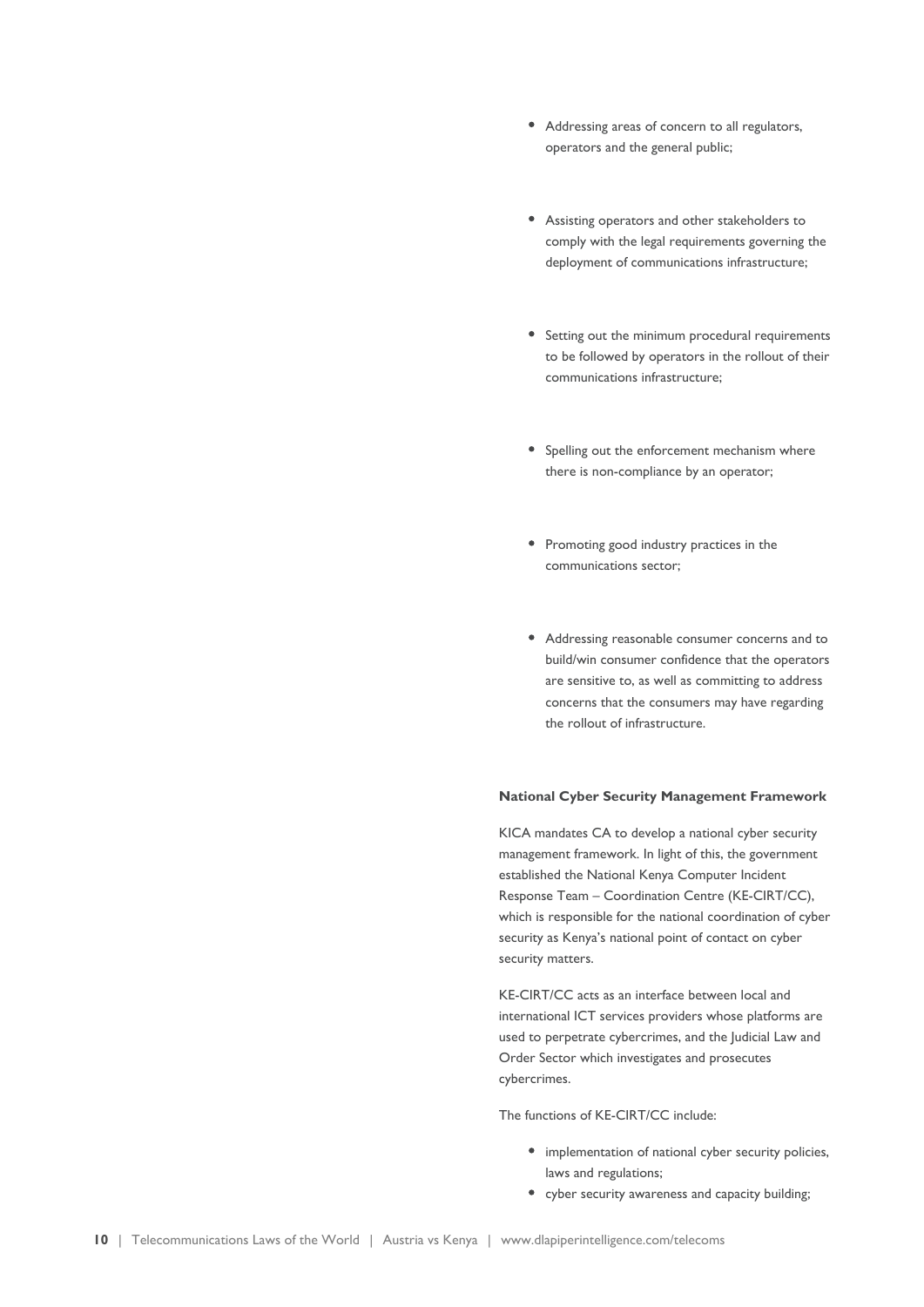### **REGULATORY BODIES OR AUTHORITIES**

### **Austrian Regulatory Authority for Broadcasting and Telecommunications**

The Austrian Regulatory Authority for Broadcasting and Telecommunications (RTR) carries out government duties as a legal entity owned and controlled by the Austrian federal government. It also provides telecommunications-related operational support for the Telekom-Control Commission.

In providing operational support for the Telekom-Control-Commission, RTR is mainly responsible for the fields of site sharing, approvals of general terms and conditions of business, electronic signatures, frequency assignment procedures and competition regulation. Additional activities at RTR include alternative dispute resolution, the administration of the Austrian Digitisation Fund and Television Fund, dispute settlement for retail customers, and the administration of communications parameters (eg numbering). RTR's objectives and duties are defined in Sec 115 TKG 2003, which stipulates that RTR must perform all duties conferred upon the regulatory authority by the TKG 2003 and by any ordinances issued under that act, unless the Telekom-Control-Commission is responsible for such duties pursuant to Art. 117.

As for its government duties, RTR mainly performs tasks related to the administration of communications parameters (allocation of telephone numbers by official decision) under Sec 65 of the TKG 2003.

Moreover, RTR was also granted the power to issue various types of ordinances in the TKG 2003 (see list of ordinances [Laws and regulations\)](https://www.dlapiperintelligence.com/telecoms/telecoms/countries/austria/laws.html). RTR additionally has the power to issue:

• Ordinances with regard to service quality under Sec 17 Par. 3 TKG 2003

- early warning and technical advisories on cyber threats;
- technical co-ordination and response to cyber incidents in collaboration with various actors locally and internationally;
- research and development in cyber security; and
- promoting and facilitating the efficient management of critical Internet resources.

### **REGULATORY BODIES OR AUTHORITIES**

#### **The Communications Authority of Kenya**

Physical Address: CCK building, along Waiyaki Way, Nairobi

Postal Address: P.O. Box 14448, Nairobi 00800

Tel: +254 (20) 4242000 / 2441081-4

Mobile: +254 703 042 000 / +254 730 172 000

Email: info@ca.go.ke

Website: <http://ca.go.ke/>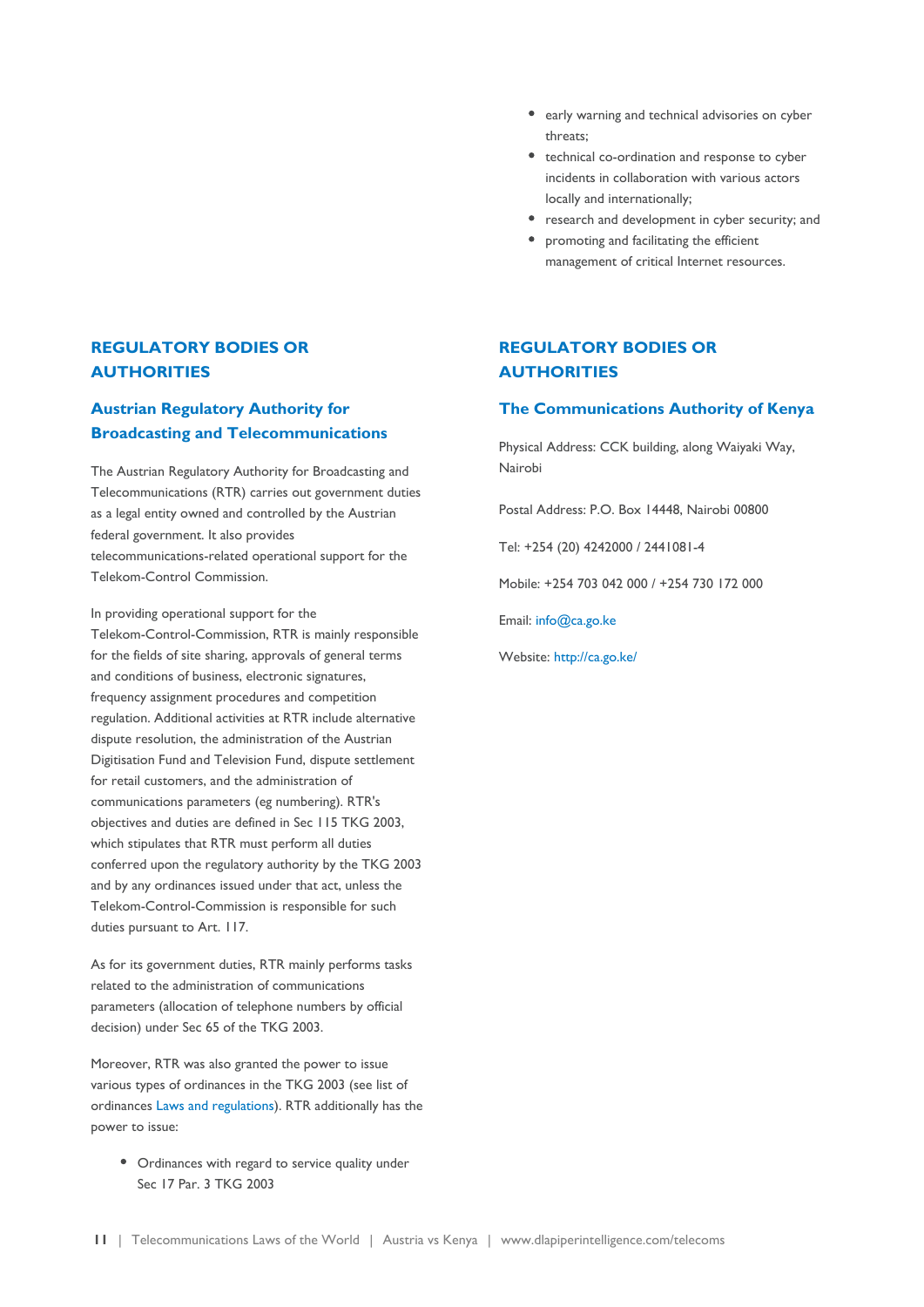- Subscriber notifications pursuant to Sec 25 Par. 3 **TKG**
- Special information obligations pursuant to Sec 25b TKG 2003

#### **Telekom-Control-Commission (TKK)**

The Telekom-Control-Commission (TKK) is a panel authority with the powers of a court (Sec 116 TKG 2003). Under Art. 116 TKG 2003, RTR is responsible for managing operations for the TKK. In their activities on behalf of the TKK, RTR's staff members are bound by the instructions of the TKK's chairperson or the TKK member designated in the authority's rules of procedure.

Under Art. 20 Par. 2 of the Federal Constitutional Act, members of the TKK are not bound by any instructions in the performance of their official duties. Appeals against TKK decisions can be submitted to the Federal Administrative Court. Further appeals against decisions by the Federal Administrative Court may be submitted to the Austrian Administrative Court and the Austrian Constitutional Court.

The authority's duties are defined in Art. 117 TKG 2003, under which RTR is required, among other things, to:

- Issue procedural decisions on security reviews in order to calculate the financial compensation to be paid from and into the Universal Service Fund
- Identify the relevant markets subject to sector-specific regulation
- Determine whether one or more undertakings have significant market power or effective competition prevails on those markets
- Determine whether specific obligations are to be withdrawn, maintained, amended or imposed
- Issue approvals of general terms and conditions as well as rates/charges
- Assign frequencies for which a provision is made in the frequency usage plan
- Issue decisions on the transfer of frequencies
- Handle changes in frequency licences and revocations
- Issue decisions on the right to operate communications networks or provide communications services
- Issue decisions regarding injunctions
- Identify infringements and the skimming of excessive gains
- Submit petitions to the Cartel Court

RTR-GmbH and TKK operate from the same address (Mariahilfer Straße 77-79, 1060 Wien) and share a [website](http://www.rtr.at/)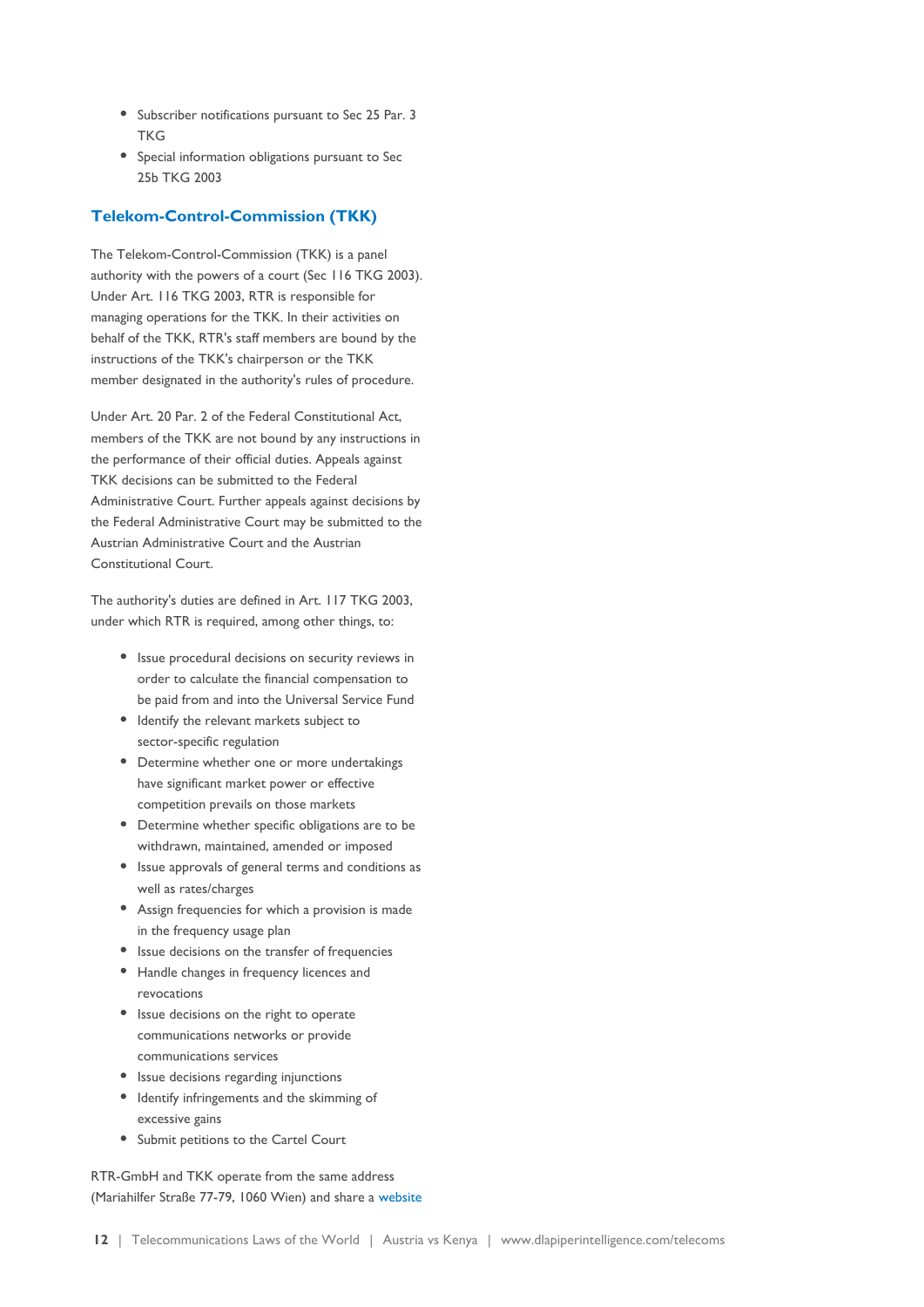#### **Telecommunications Offices**

.

These are used by the regulatory authority for supervision of all communication services; four offices with a regional area of responsibility exist.

### **TYPES OF TELECOMMUNICATIONS ACTIVITIES AND/OR PERSONS WHICH ARE SUBJECT TO LEGAL AND REGULATORY REQUIREMENTS**

The provision of a public communications network or service, as well as its modifications and its termination, is regulated and shall be notified to the regulatory authority prior to the start of operation, modification or termination.

Under Austrian law, a 'public communications network' means a communications network used wholly or mainly for the provision of publicly available communications services, whereas a 'telecommunications service' means a communications service with the exception of radio and television broadcasting.

### **TYPES OF TELECOMMUNICATIONS ACTIVITIES AND/OR PERSONS WHICH ARE SUBJECT TO LEGAL AND REGULATORY REQUIREMENTS**

The types of communication service providers for the purposes of the KICA are:

#### **Telecommunications**

 A telecommunication service is defined in the KICA as including:

- 1. 'A service consisting of the conveyance by means of a telecommunication system of anything falling within subparagraphs (1) to (5) in the definition of 'telecommunication system'.
- 2. A service consisting of the installation, maintenance, adjustment, repair, alteration, moving, removal or replacement of apparatus which is or is to be connected to a telecommunication system.
- 3. A directory information service, being a service consisting of the provision by means of a telecommunication system of directory information for the purposes of facilitating the use of a service falling within subparagraph (1) above and provided by means of that system.'

The CA has in place a Unified Licensing Framework (ULF), which is technology and service neutral. The ULF market is structured into three main licences:

- Network Facility Operator
- Application Service Provider
- Content Service Provider

### **Radio communication**

Radio communication is defined as:

'Emitting or receiving over paths which are not provided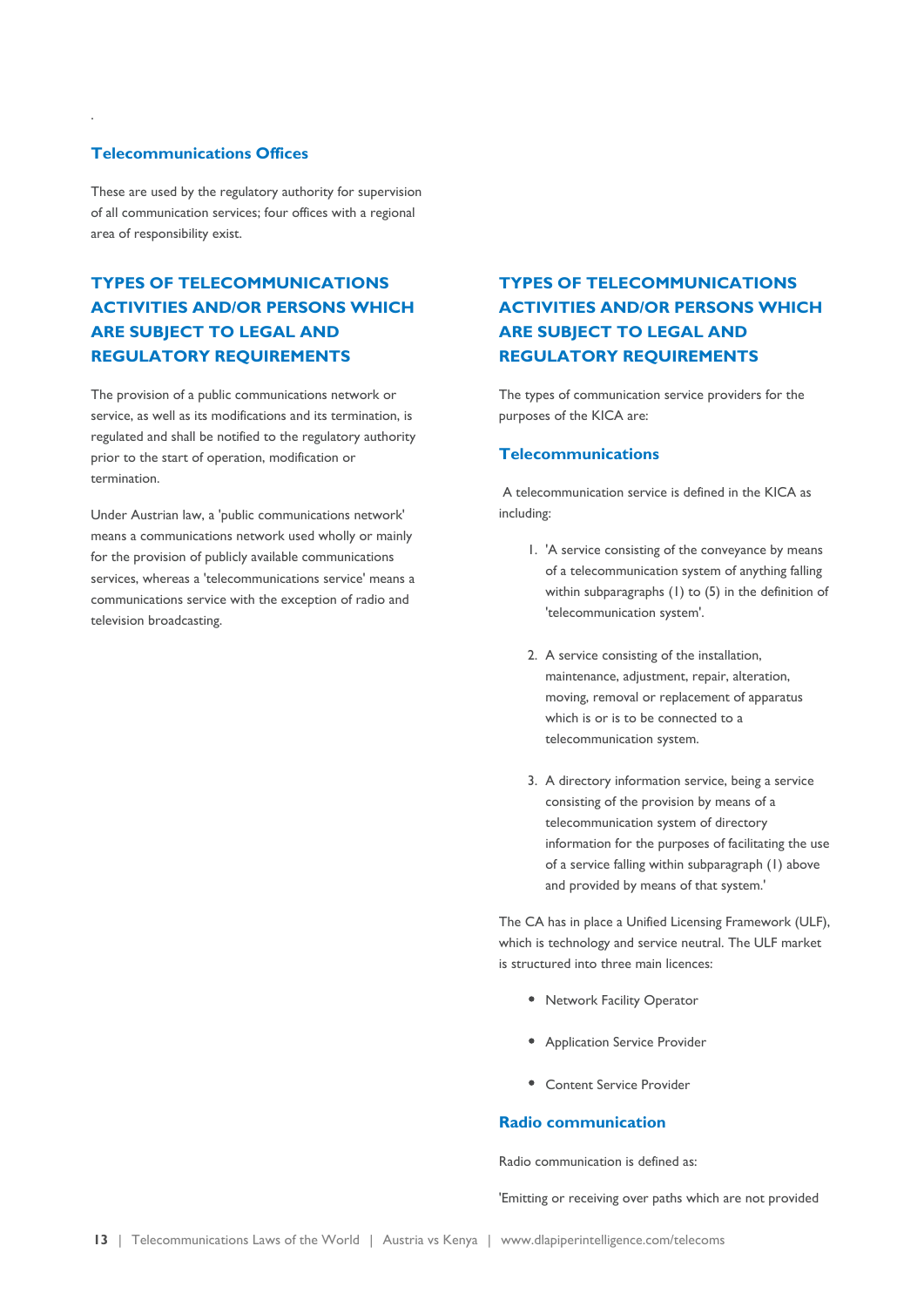### **OVERVIEW OF CONSENTS, LICENCES AND AUTHORISATIONS REQUIRED PRIOR TO THE COMMENCEMENT OF TELECOMMUNICATIONS ACTIVITIES**

Communication providers have general authorisation to operate in Austria and do not require a licence, permit, consent etc. This concept of general authorisation is derived from the European Authorisation Directive which has been implemented in EU Member States.

Nonetheless Austria does require a notification to RTR prior to the start of operation, for any modification or for termination of the services.

The notification has to be in writing and provide details of the provider, the legal structure of the undertaking, a short description of the network or service and the anticipated date of the start of operation, modification or termination of the service (Sec 15 TKG 2003).

by any material substance constructed or arranged for that purpose, of electro-magnetic energy of a frequency not exceeding three million megahertz being energy which either:

- Is capable of being transmitted through a telecommunication system, or
- Is used in connection with the determination of position, bearing or distance, or for the gaining of information as to the presence, absence or, motion of any object or objects of any class.'

### **OVERVIEW OF CONSENTS, LICENCES AND AUTHORISATIONS REQUIRED PRIOR TO THE COMMENCEMENT OF TELECOMMUNICATIONS ACTIVITIES**

Any person wishing to establish or use any of the above services must first obtain the requisite licence from the CAK. An entity may be issued with multiple commercial licences, provided that it maintains separate accounts for each licence. Depending on the user of the licence, a telecommunications company may be issued with a licence under any of the following categories:

### **1. National Network Facilities Providers Licences:**

- Tier I licence: country wide exclusive utilisation
- Tier 2 licence: regional exclusive utilisation
- Tier 3 licence administrative district exclusive utilisation

### **2. International Network Facilities Providers Licences:**

- Submarine Cable Landing Licence
- International Gateway Licence

### **3. Non-Infrastructure Based Service Providers Licences:**

- Applications Service Providers Licence
- Content Service Providers Licence

### **4. Terminal Equipment Providers:**

Telecommunications Terminal Equipment Contractors Licence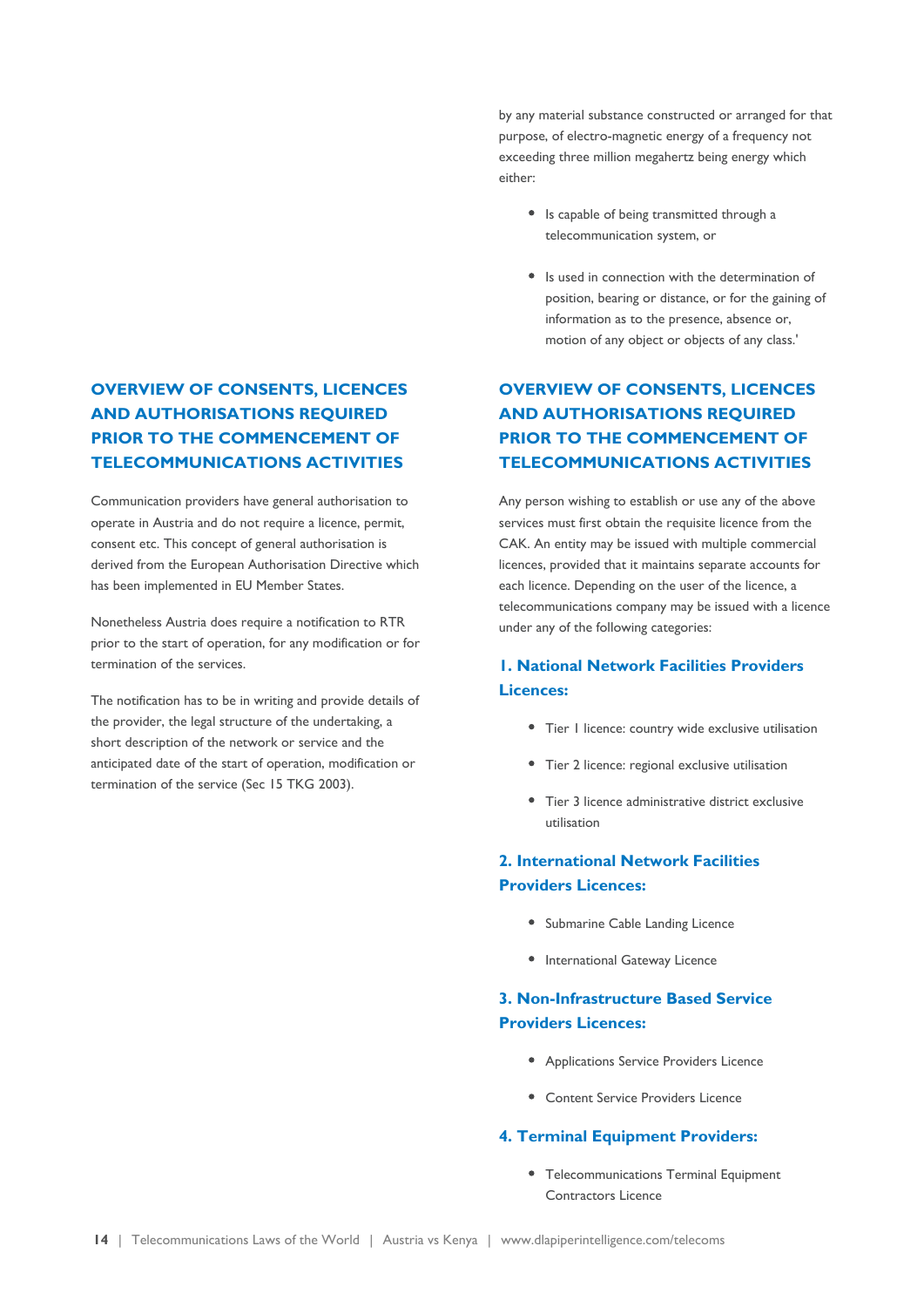**DOMICILE RESTRICTIONS PREVENTING THE OPERATION OF CERTAIN TELECOMMUNICATIONS ACTIVITIES BY NON-DOMICILED ENTITIES**

From a telecoms regulatory perspective, there are no requirements for a communications provider to be domiciled in Austria prior to or during the provision of services.

### **EXISTENCE OF RELEVANT INTERCONNECTION/ROAMING REGULATIONS**

Every operator of a public communications network shall be under the obligation to make an offer for interconnection to other operators on request. All parties Telecommunications Technical Personnel Licence

### **5. Private Very Small Aperture Terminals (VSAT) Licence:**

• VSAT Operated through Foreign Hub Operators Licence

#### **6. One Time Authorisation:**

- GMPCS Landing Right's Authorisation
- **Business Processes Outsourcing Licence**
- DOT Ke Subdomain Name Registrar Service Providers Licence

### **DOMICILE RESTRICTIONS PREVENTING THE OPERATION OF CERTAIN TELECOMMUNICATIONS ACTIVITIES BY NON-DOMICILED ENTITIES**

An application for any such licence must meet the following minimum requirements:

- The entity should be registered in Kenya as a company, sole proprietor or partnership
- Have a duly registered office and permanent premises in Kenya
- Provide details of shareholders and directors
- Issue at least 20% of its shares to Kenyans on or before the end of three (3) years after receiving a licence
- Provide evidence of compliance with tax requirements

The above prerequisites to acquiring licences that will facilitate commencement of a telecommunication business automatically lock out non-domiciled establishments.

### **EXISTENCE OF RELEVANT INTERCONNECTION/ROAMING REGULATIONS**

#### **Interconnection**

The Kenya Information and Communications (Interconnection and Provision of Fixed Links, Access and Facilities) Regulations, 2010 (the 'Interconnection Regulations') applies to all interconnection licensees and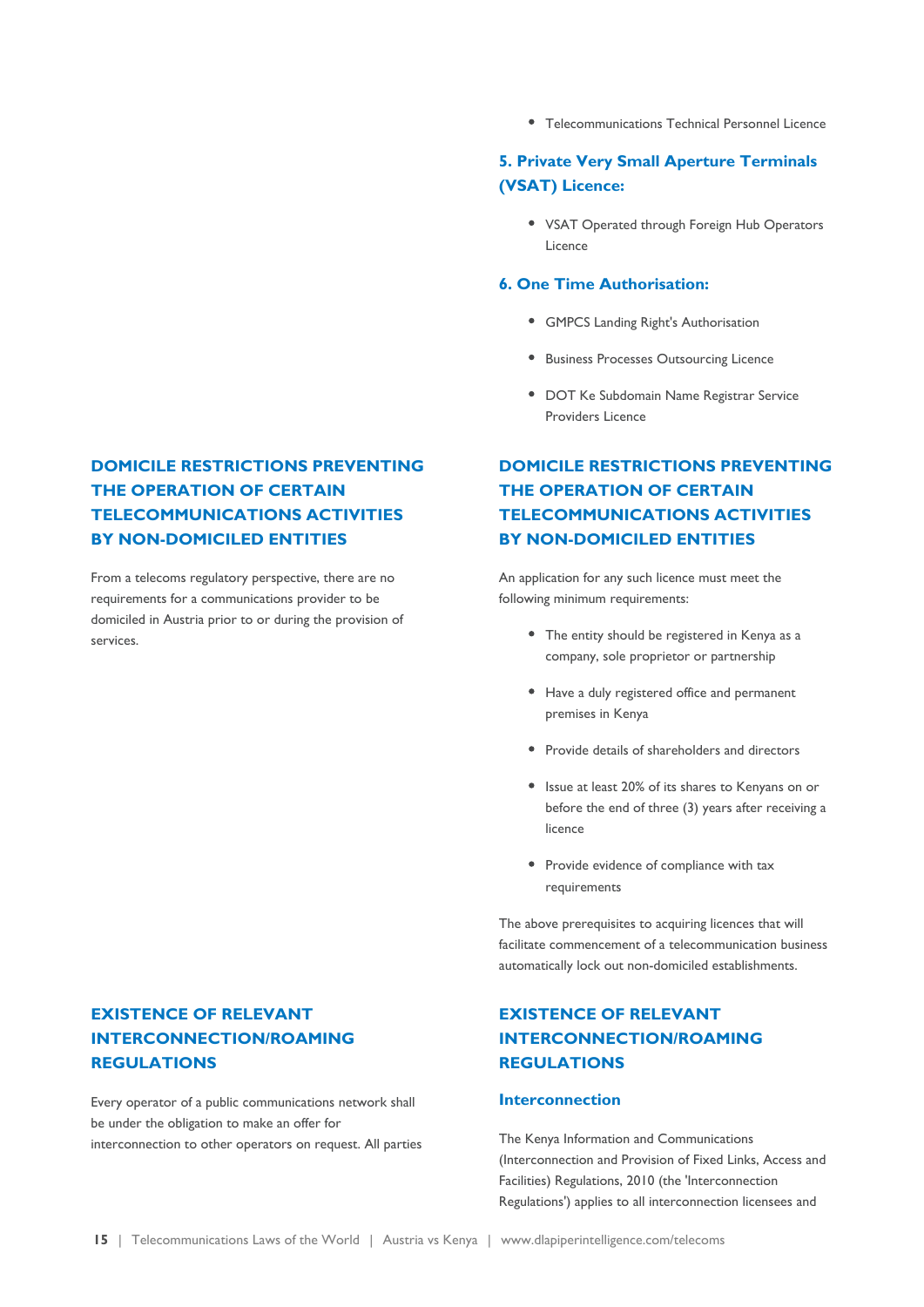involved shall strive to achieve the objective of enabling and improving communication of the users of different public communications networks.

The regulatory authority may require an undertaking with significant market power to publish a reference offer. The undertaking shall provide in the reference offer sufficiently unbundled subservices, with a breakdown of the relevant offerings into components according to market needs, and state the associated terms and conditions (including prices). Such reference offers shall be submitted to the regulatory authority. Agreements on network access are to be submitted to the regulatory authority upon its request.

Interconnection shall comprise of at least the following services:

- provision of the required switching of data of the respective connection or, in case of packet-oriented services, of the routing data to the interconnecting operator
- delivery of the connections or data packages to the user of the interconnected operator, and
- provision of the data required for interconnection payments to the interconnection operator in an appropriate manner

If link-up via lines is required for interconnection, the installation costs as well as the current expenses of the interconnected line shall be appropriately distributed between both operators.

If no agreement is reached between an operator of a public communications network or service specifically with significant market power and another operator of a public communications network or service, or an undertaking which specifically benefits from access obligations within six weeks of receipt of the application (despite negotiations), either party involved may have recourse to the regulatory authority. The regulatory authority may fix tariffs.

Roaming is based on the EU Roaming Directive.

interconnecting licensees, including the form and content of interconnection agreements, access and facilities.

An interconnecting licensee has a right to choose its interconnection licensee to route its data traffic and calls towards customers of another licensee. An interconnection licensee on the other hand has the right and, when requested by an interconnecting licensee, an obligation, to negotiate the interconnection of its telecommunications system, facilities and equipment with the telecommunications system, facilities and equipment of the interconnecting licensee, in order to provide end-to-end connectivity and interoperability of services to all customers.

Parties to an interconnection agreement are required to negotiate in good faith and reasonably endeavour to resolve disputes relating to the form and subject of an interconnection agreement that may arise. The terms and conditions for interconnection of telecommunications networks should be based on the agreement reached between the parties to an interconnection agreement. A negotiating party to an interconnection agreement should not:

- Intentionally mislead the other party
- Coerce the other party into making an agreement that it would not otherwise have made or intentionally delay or obstruct negotiations

The interconnection agreement should be filed with the CA for approval at least 14 days prior to the date of its implementation. The CA may request information from the parties that it considers necessary to evaluate the terms and conditions and the charges therein, and request that the agreement be modified in such manner as it may determine.

### **Roaming**

The Kenya Communications Regulations, 2001 (the 'Communication Regulations') define the term 'roaming services' as 'a type of telecommunications or radio communications service that enables subscribers of one mobile cellular communications system to utilise the facilities of another mobile radio communications system with which the subscriber has no direct pre-existing service or contractual relationship to place an outgoing call, to receive an incoming call, or to continue an in-progress call.'

Mobile cellular telecommunications licensees may enter into agreements to provide roaming services on a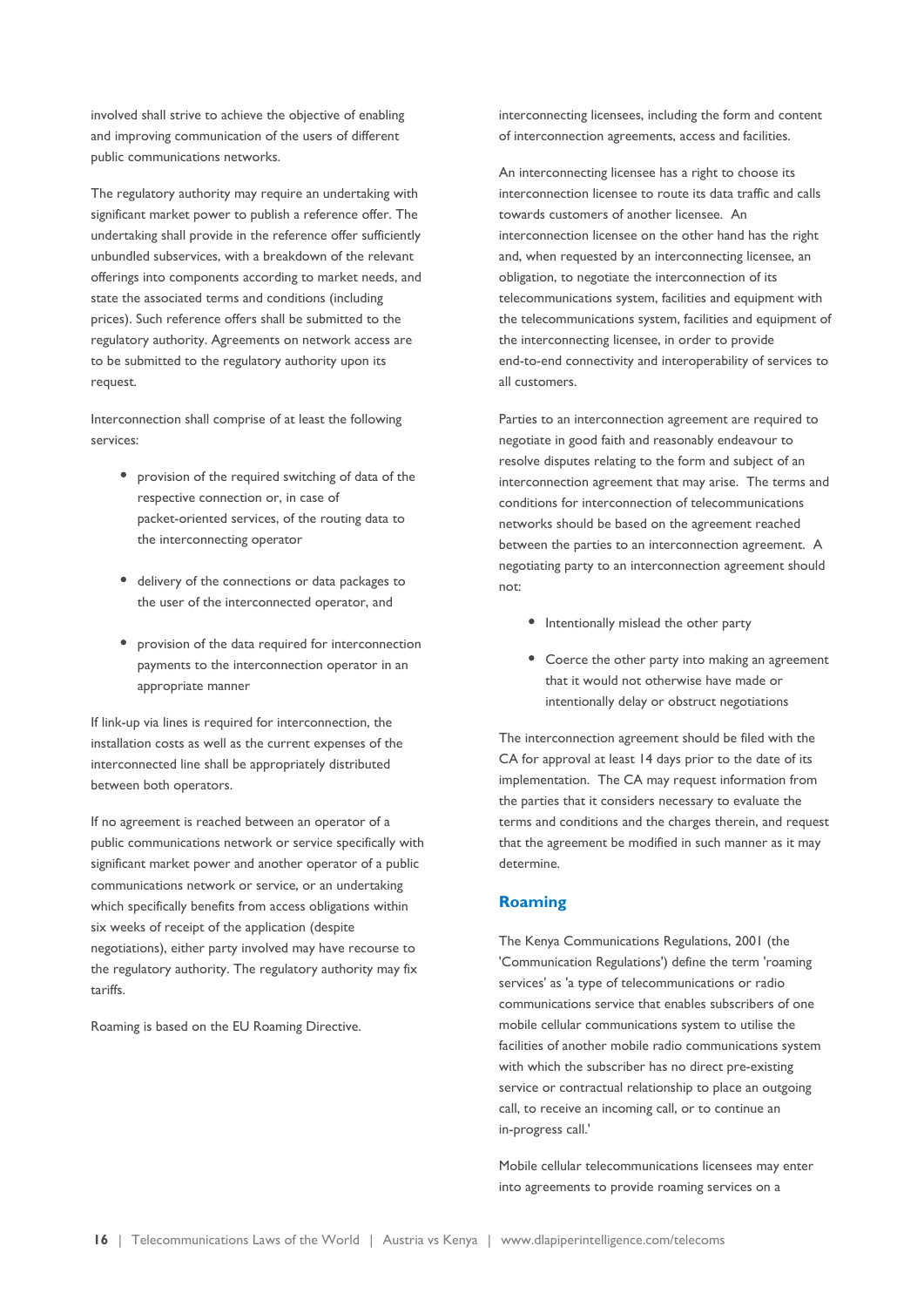### **TELECOMMUNICATION LAWS AND REGULATIONS AFFECTING CONSUMERS**

The TKG 2003 contains a number of consumer specific provisions, but does not include a definition of the term 'consumer' itself. Rather, it refers to the meaning of consumer in the Austrian Consumer Protection Law ( *Konsumentenschutzgesetz - KSchG*).

According to the KSchG a consumer is anyone for which the deal in question is not part of his business.

For consumers, the TKG 2003 states that contracts for communications services between operators and consumers may not exceed an initial minimum contract duration of 24 months. Additionally, every subscriber must have the option of concluding a contract of no more than 12 months' minimum duration for each communications service (Sec 25d (1)).

Generally, with regard to consumers, all consumer law provisions apply in full.

reciprocal basis to every other licensee of mobile cellular service that requests such service.

An agreement to provide roaming services shall, upon request, require a licensee to provide mobile cellular telecommunications to all subscribers of another licensee of a mobile cellular telecommunications system, including such subscribers that are located within any portion of the licensee's authorised geographic service area where facilities have been constructed and the provision of a service to subscribers has commenced, if such subscribers are using mobile equipment that is technically compatible with the licensee's base stations.

### **TELECOMMUNICATION LAWS AND REGULATIONS AFFECTING CONSUMERS**

The Kenya Information and Communications (Consumer Protection) Regulations 2010 (the 'Consumer Protection Regulations') primarily caters to the rights and obligations of customers of telecommunication services.

Under these regulations, a customer has the right to:

- Receive clear and complete information about rates, terms and conditions for available and proposed products and services
- Be charged only for the products and services that they subscribe to
- Where possible, select a service provider and service of the customer's choice
- Personal privacy and protection against unauthorised use of personal information
- Accurate and understandable bills for products and services authorised by the customer, and to prompt fair redress in the event of a dispute in the provision of the products and services
- Protection from unfair trade practices, including false and misleading advertising and anti-competitive behaviour by licensees
- Ensure that all its customers can access operator assistance services; and
- Equal opportunity and access for customers in the same or at, substantially, the same tariff to the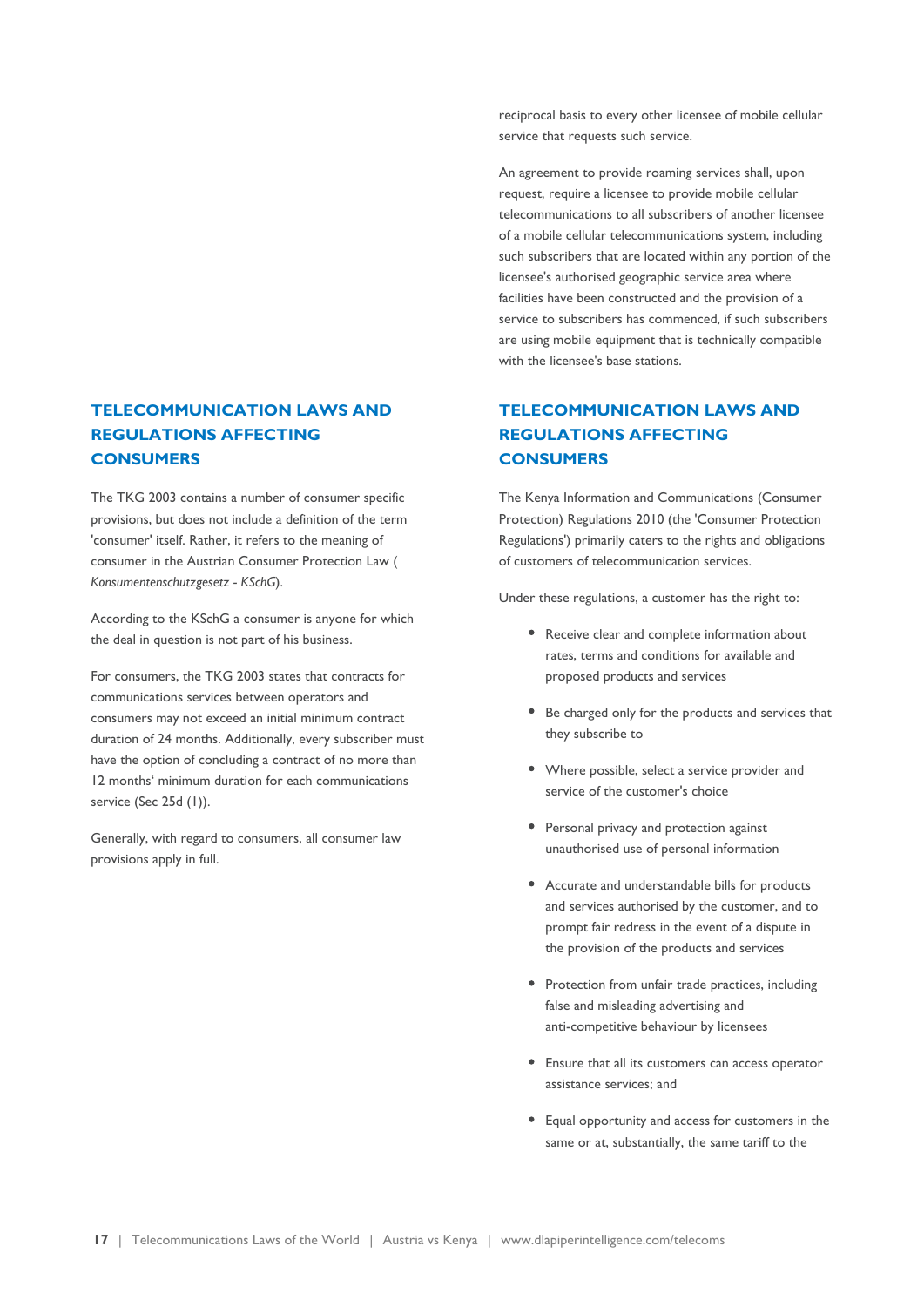same type and quality of service available or appropriate technologies required to serve specific customers

Licensees on the other hand have an obligation to, *inter alia*:

- Establish a customer care system within which customers can make inquiries and complaints concerning its services
- Establish mechanisms that enable parents and legal guardians to restrict children from accessing harmful content and information
- Provide a clear and understandable description of available services, rates, terms, conditions and charges for such services and publish the information within such periods as determined by the CA
- Not monitor, disclose or allow any person to monitor or disclose, the content of any information of any subscriber transmitted through the licensed systems by listening, tapping, storing, or using other kinds of interception or surveillance methods for communications and related data
- Permit calls to international and national emergency numbers which are free of charge

### **REGULATORY TAXES AND FEES**

The licence fees are determined based on the market segment to be serviced. A mobile operator is required to pay a licence application fee when making an application for a licence as a telecommunications service provider under the terms of the KICA. Apart from the initial licence fee application, a telecoms operator should also pay the CA an annual operating fee, an access fee for frequency spectrum and an annual spectrum fee.

### **REGULATORY TAXES AND FEES**

A radio operator is required to pay a notification fee for the commencement of operating a radio system (Sec 82 TKG 2003). For other notifications, authorisations and approvals granted under the TKG 2003, fees also have to be paid.

For notifications, the assignment of frequency usage rights and other administrative activities, one-off fees have to be paid. For the use of frequencies, periodic fees which are defined in the Telecommunications Fee Ordinance, have to be paid.

According to Sec. 34 of the KommAustria Act, all operators/providers of public communications services are generally subject to financing contribution requirements. The annual fee is imposed for the financing of the regulatory authority, which is financed partially from the federal budget and partially from the contributions of the communication services and networks operators.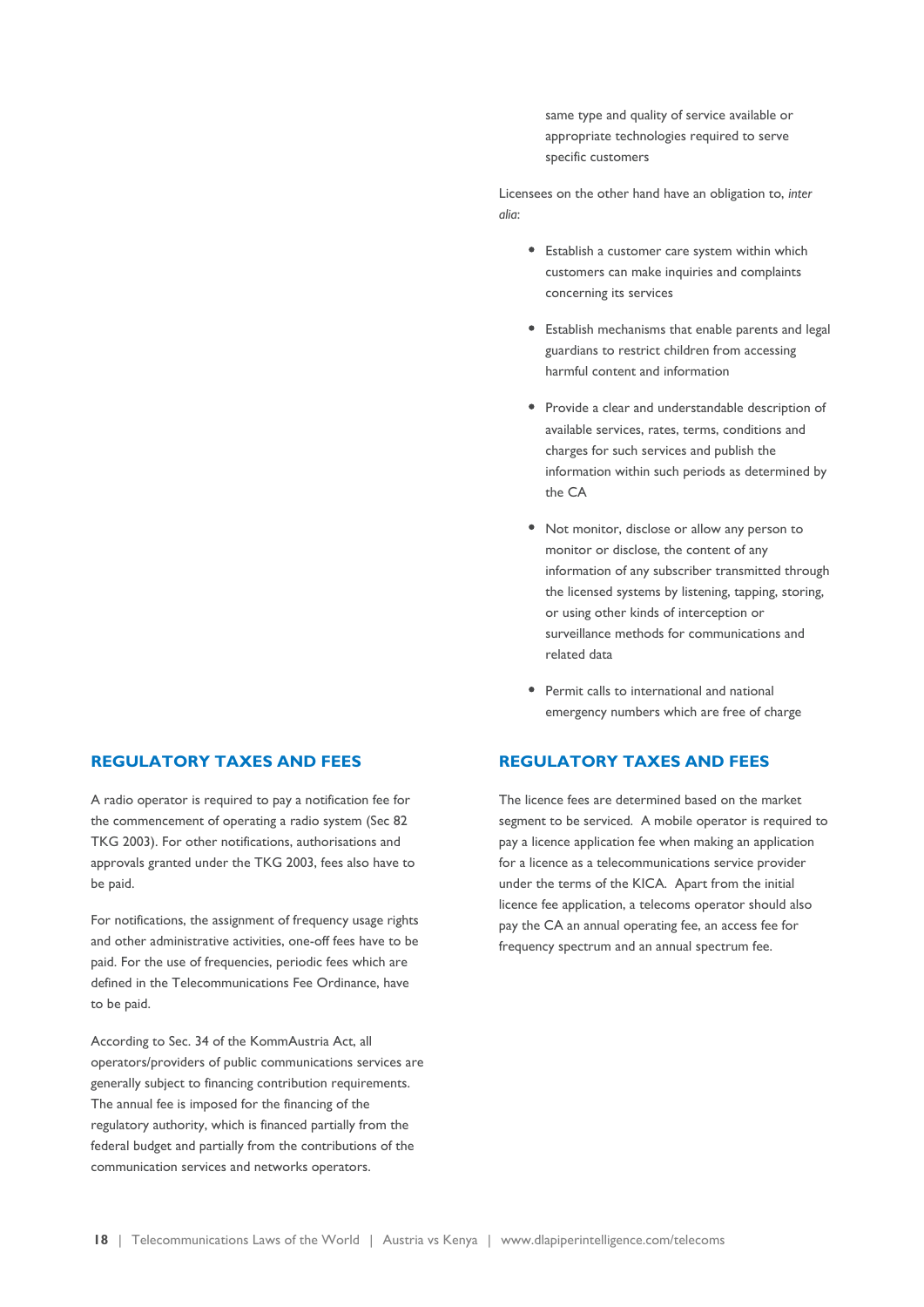The operators' contributions are calculated on the basis of the net turnover for all services provided in Austria.

A turnover threshold is set at EUR 300 (calculated fee, not turnover) as adapted for inflation; contributions which are below this threshold are not payable.

### **KEY SANCTIONS AND PENALTIES IN THE CASE OF CONTRAVENTION OF TELECOMMUNICATIONS LAWS AND REGULATIONS**

If a person who is or was involved in operators' activities, discloses, without authorisation, the fact or the contents of the telecommunications traffic of specific persons to an unauthorised person or gives such person the opportunity to perceive facts himself that are subject to the obligation to maintain secrecy, or if a person falsifies, incorrectly relates, modifies, suppresses or incorrectly conveys a communication or withholds it from the intended recipient without authorisation, this constitutes a violation of user rights.

These persons are sanctioned by the court with a prison sentence of up to three months or a fine up to 180 times the daily rate (Art. 108 TKG 2003).

Further to the above-mentioned criminal penalty, the TKG 2003 provides administrative fines for various breaches of specific provisions of the TKG 2003, as provided by Art. 109 TKG 2003. The fines are divided into several classes, and can amount to up to EUR 4,000, EUR 8,000, EUR 37,000 or EUR 58,000, depending on the seriousness of the offence.

Cartel law sanctions, unfair competition law sanctions as well as data protection infringement sanctions may be imposed.

### **KEY SANCTIONS AND PENALTIES IN THE CASE OF CONTRAVENTION OF TELECOMMUNICATIONS LAWS AND REGULATIONS**

The KICA and its associated regulations have numerous provisions with obligations on licensees. Below are some of the key sanctions/penalties arising from a breach of the KICA provisions:

#### **Telecommunication**

- The KICA forbids the provision of telecommunication services without a licence. Contravention of this section leads to conviction; to a fine not exceeding One Million Kenyan Shillings (KES 1,000,000) (approximately USD 9636.85), or imprisonment for a term not exceeding five years, or both.
- Under the KICA, any contravention of the general regulations for telecommunication services is an offence whereby offenders shall be liable on conviction to a fine not exceeding Three Hundred Thousand Kenyan Shillings (KES 300,000) (approximately USD 2891.06), or to imprisonment for a term not exceeding three years, or both.
- Failure by a telecommunications operator to obtain customer information and store it confidentially attracts a liability on conviction to a fine not exceeding Five Million Shillings (KES 5,000,000) (approximately USD 48184.25).
- Under the KICA, any person who dishonestly facilitates or obtains a service provided by a person authorised under this Act to provide telecommunication services, with intent to avoid payment of any charge applicable to the provision of that service, commits an offence and shall be liable on conviction to a fine not exceeding One Million Kenyan Shillings (KES 1,000,000) (approximately USD 9636.85), or imprisonment for a term not exceeding five years or to both.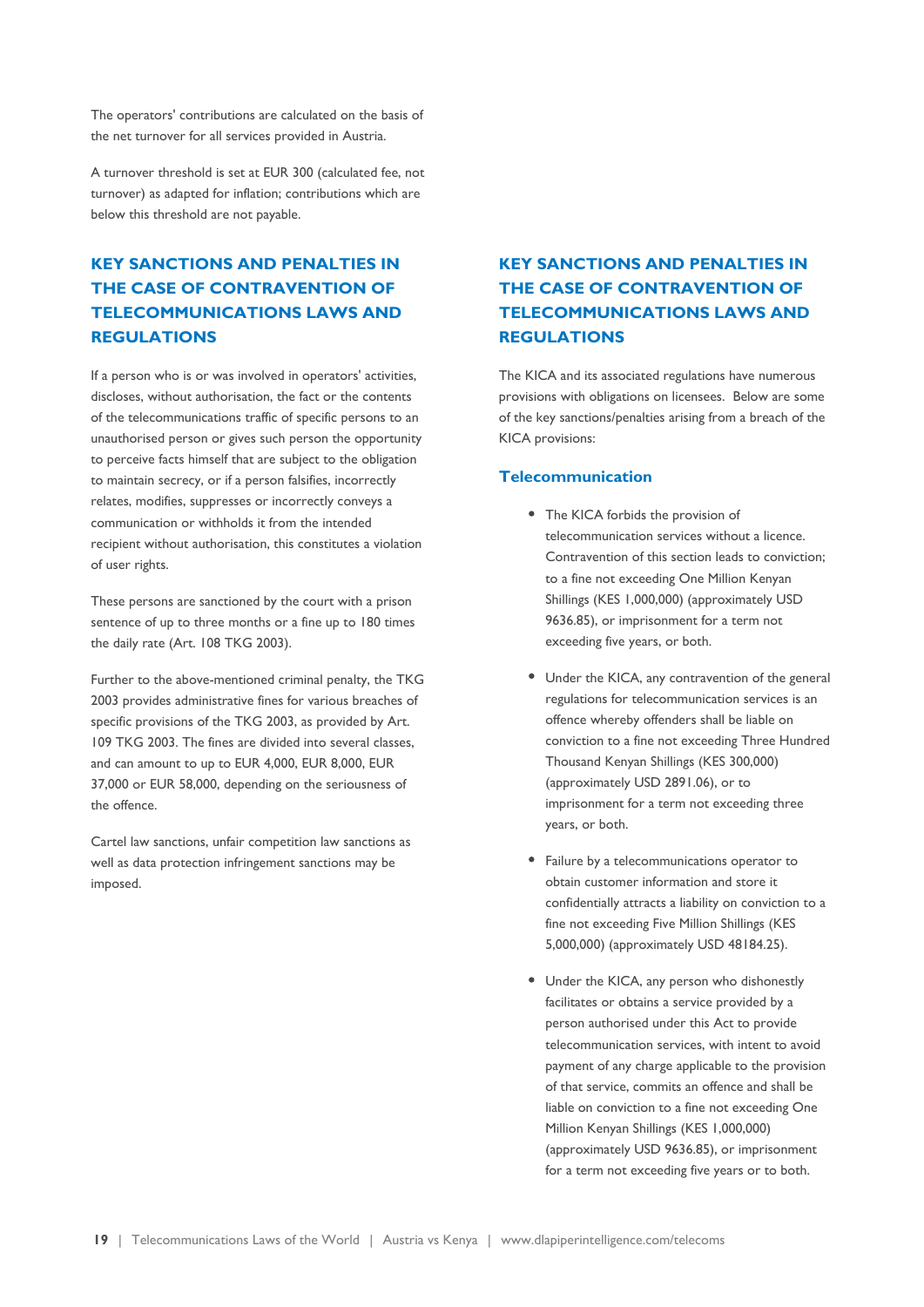- Under the KICA, any person who uses a licensed telecommunication system improperly to send a grossly offensive message or one that causes needless anxiety to another person commits an offence and is liable upon conviction to a fine not exceeding Fifty Thousand Kenyan Shillings (KES 50,000) (approximately. USD 481.84), or to imprisonment for a term not exceeding three months or to both. Please note: This provision has been declared unconstitutional and invalid by the High Court of Kenya in a recent case of *Geoffrey Andare v Attorney General & 2 others [2016] eKLR* for unjustifiably violating Article 33 and 50 (2) (n) of the Constitution of Kenya.
- Under the KICA, a person who intentionally modifies or interferes with the contents of a message sent by means of that system commits an offence and shall be liable on conviction to a fine not exceeding Three Hundred Thousand Kenyan Shillings (KES 300,000) (approximately USD 2891.06), or to imprisonment for a term not exceeding three years, or to both.
- Under the KICA, interception and disclosure of messages is an offence and the offender shall be liable on conviction to a fine not exceeding Three Hundred Thousand Kenyan Shillings (KES 300,000) (approximately USD 2891.06), or imprisonment for a term not exceeding three years, or both
- A person who unlawfully tampers with a telecommunication plant with the intent to prevent, obstruct or delay transmission of any message commits an offence and is liable, on conviction to a fine of not less than Five Million Kenyan Shillings (KES 5,000,000) (approximately USD 48184.25) or to imprisonment for a term not less than ten years or to both.
- A person who severs licensed telecommunication equipment with intent to steal commits an offence and is liable, on conviction, to a fine of not less than Five Million Kenyan Shillings (KES 5,000,000) (approximately USD 48184.25) or to imprisonment for a term of not less than 10 years or to both.
- A person who operates an unlicensed telecommunication system is liable on conviction to a fine not exceeding One Million Shillings, (KES 1,000,000) (approximately USD 9636.85) or to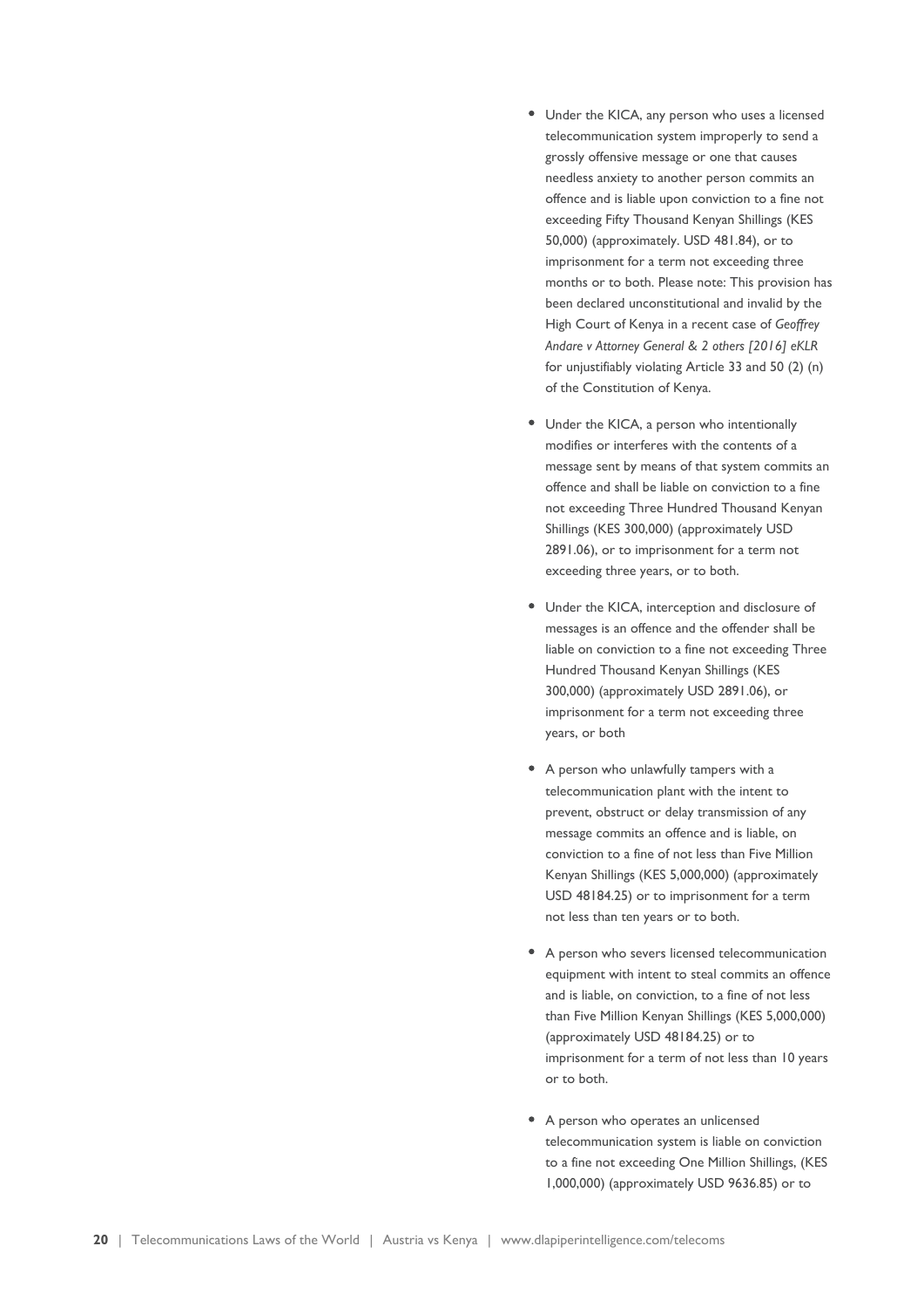imprisonment for a term not exceeding five years, or to both.

### **Radio Communication**

Any person who establishes or uses radio communication status or apparatus without a valid licence from the CA commits an offence and is on conviction liable to a fine not exceeding Five Million Kenyan Shillings (KES 5,000,000) (approximately USD 54,945.05) or to imprisonment for a term not exceeding three years, or to both.

A person who contravenes Radio Communication Regulations is liable on conviction to a fine not exceeding One Million Shillings, (KES 1,000,000) (approximately USD 9636.85) or to imprisonment for a term not exceeding five years, or to both.

### **KEY CONTACTS**



**William I Maema** Partner [IKM Advocates](http://www.ikm.co.ke/) T +254 (20) 2710992 wmaema@ikm.co.ke

### **KEY CONTACTS**



**Sabine Fehringer** Partner

[DLA Piper Weiss-Tessbach](https://www.dlapiper.com/) [Rechtsanwälte GmbH](https://www.dlapiper.com/) T +43 1 531 78 1460 sabine.fehringer@dlapiper.com